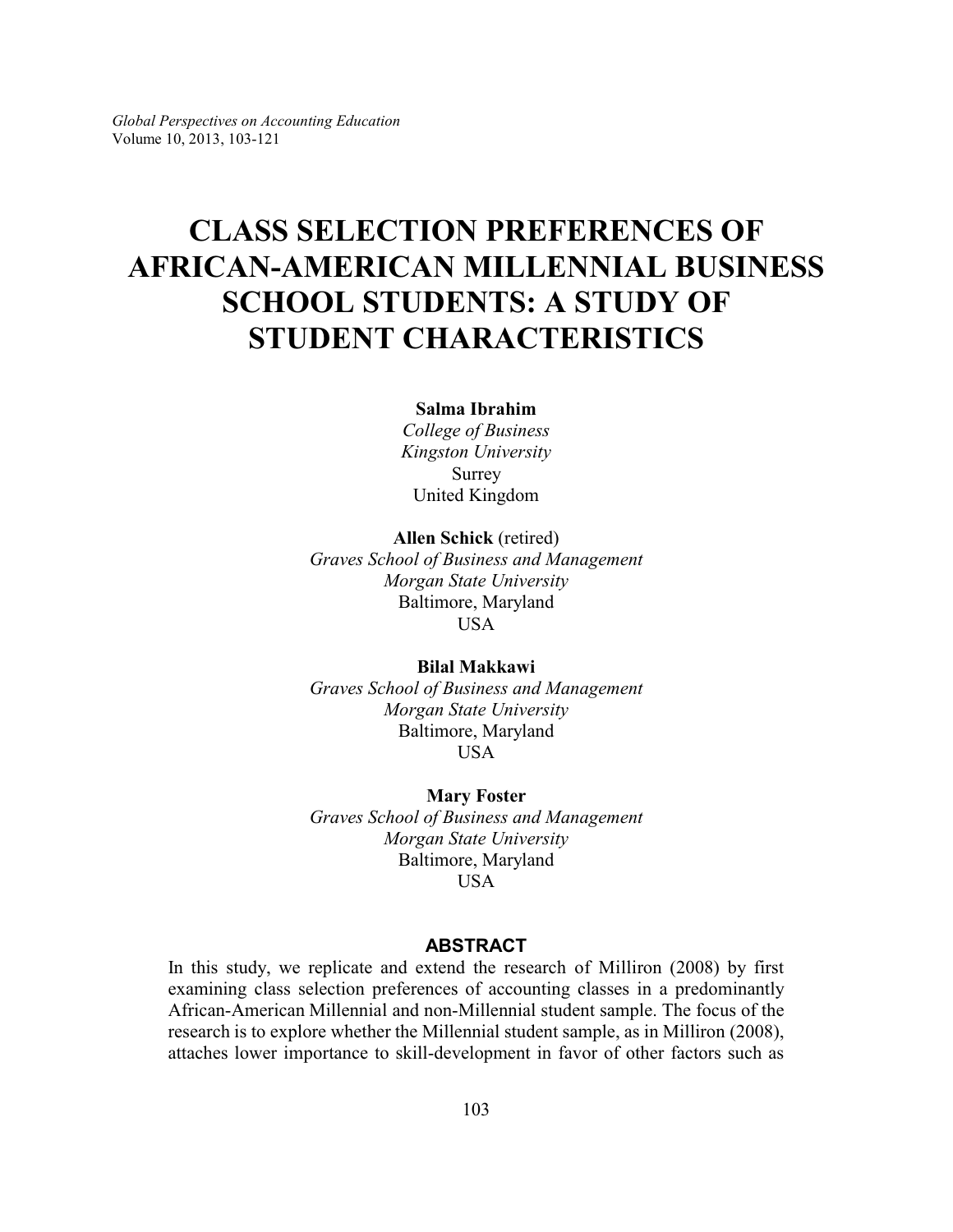achieving a high grade or having a low workload. Unlike the results reported by Milliron in a predominantly white sample, our findings suggest that while the predominantlyAfrican-American Millennial students are interested in attaining high grades, they are more concerned with developing important job-related skills than their non-Millennial counterparts. We also extend the previous study by considering preferences within subgroups of the Millennial sample based on gender, family educational background, study major, and employment status. Our results suggest that values are different when controlling for gender and study major.

**Key words:** Millennial students, diversity, African-American, gender

**Data availability:** Data are available upon request from the authors

#### **INTRODUCTION**

The Millennial generation, those born between 1982 and 2002 (Howe and Strauss 2000; Coomes and DeBard 2004), has been characterized as having unique characteristics which require new learning strategies and new educational he Millennial generation, those born between 1982 and 2002 (Howe and Strauss 2000; Coomes and DeBard 2004), has been characterized as having unique characteristics which require new learning strategies and new educational theories and environments (Coomes and example, as Myers and Sadaghiani (2010) note: 'They are likely to have different, often broader, perspectives about the world marketplace, supervisor–subordinate relationships, cultural diversity, performance of tasks, and ways that communication and information technologies can be used to enhance organizational performance and to maximize productivity.'

Previous research (e.g. Milliron 2008) has examined class selection preferences of Millennial students as a way to understand the values associated with student preferences, behavior, and characteristics. Milliron assessed the importance of 14 class characteristics in their choice of class sections and found some disconnect between Millennial values and attributes associated with success. Milliron found that Millennial students attached more importance to high grades and low class workload than essential skill development in the form of analytical, computational, and communication skills. Therefore, Milliron suggested that Millennial students may face 'crushing realities' unless they and their faculty find a better way to align their values with the demands of the workplace.

Milliron's (2008) study focused on undergraduate students in accounting classes at a midsized state university with a predominantly white, middle-class student body. Since the Millennial generation is expected to be the largest, most racially and ethnically diverse generation ever, exploring the impact of values on key success attributes for different groups within this generation is important (Howe and Strauss 2000; Broido 2004; Partridge and Hallam 2006). Therefore, we begin by replicating the above study at an urban university with a predominantly African-American student body. Furthermore, prior research shows that Millennials' expectations and values vary by gender, visible minority status, grade-point average, and year of study (Ng, Schweitzer and Lyons 2010). We consequently examine the Millennial generation further by dividing our sample by gender, previous family education, study major, and employment status to explore whether or not different values are exhibited by different subgroups of Millennial students.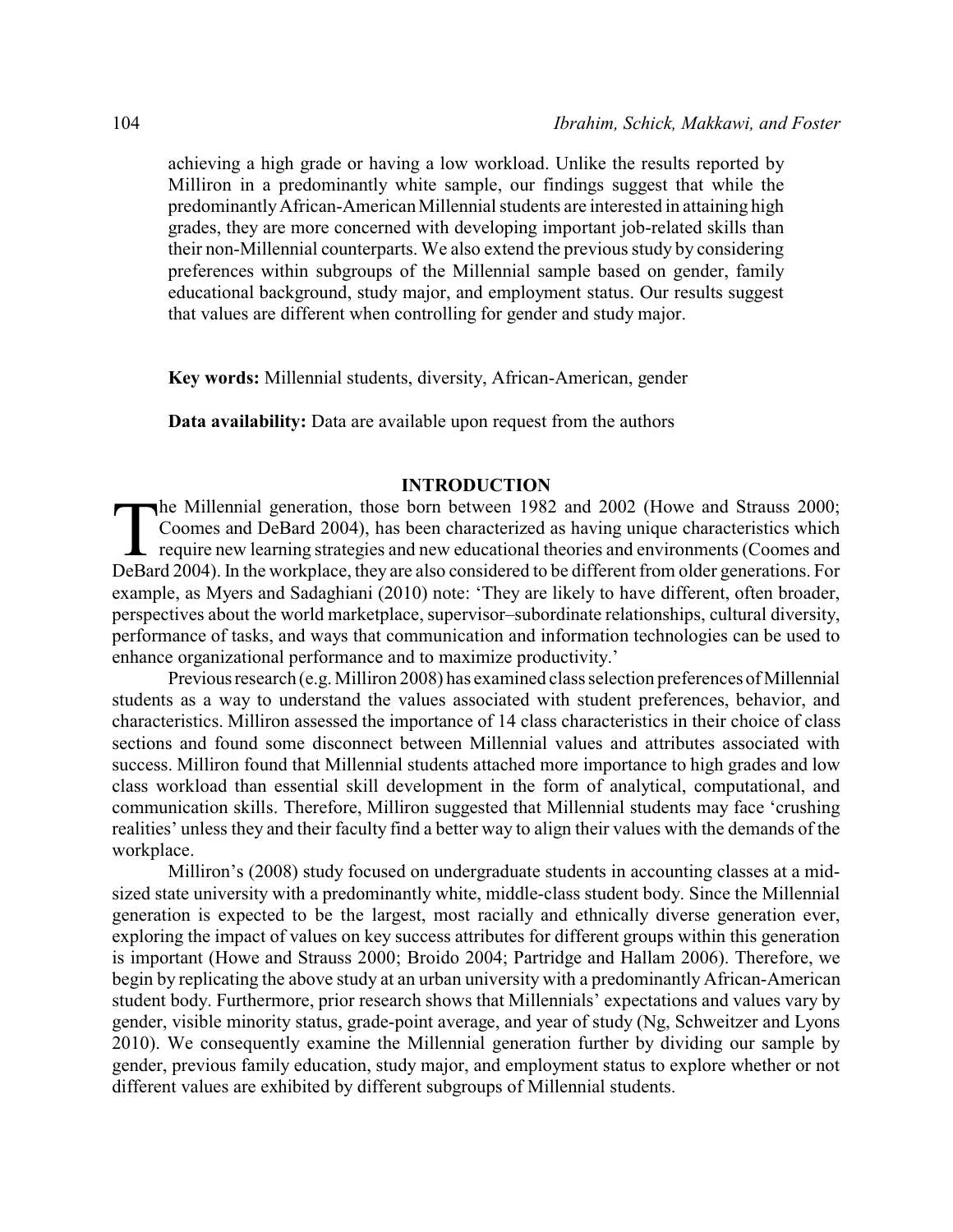We find that our sample of predominantly African-American Millennial students do prefer factors unrelated to skill-development, such as attaining a high grade. However, unlike the predominantly white sample, they attach more importance to skill-development factors than their non-Millennial counterparts. Furthermore, females and those students who have selected an accounting studymajor value certain skill-development factors more than males and those selecting other study majors. This shows that Millennial students' preferences do differ based on factors such as race, gender, and study major.

The remainder of this paper is organized as follows. A literature review about the Millennial generation and important dimensions including race, gender, family education background, study major, and employment status is presented in the next section. The following section presents the research methodology, after which we discuss our findings. The final section presents the conclusion.

#### **BACKGROUND**

# **The Impact of Race**

The Millennial generation is more ethnically and racially diverse than previous generations (Strange 2004; Partridge and Hallam 2006). Per the 2000 census in the United States, 39 percent of people under 18 years of age are people of color (i.e., Asian, African-American, Hispanic, or Native American) in comparison to 28 percent of people over 18 years old (Broido 2004).

In terms of racial differences relevant to this study, there is research on academic performance as well as preference differences. Firstly, there is evidence that academic performance differs depending on race due to different expectations of students (e.g. Carpenter, Friar and Lipe 1993; Bonner 2010). Furthermore, there is evidence that preferences differ by race (e.g. Littrell and Nkomo 2005) and that African-Americans score lower than Caucasians on personal efficacy measures (Hughes and Demo 1989; James and Hill 2009). Furthermore, research on African-American and Caucasian business students finds that African-Americans score higher on values that indicate concerns regarding long-term career objectives and job structure (Brenner and Tomkiewicz 1982).

# **The Impact of Gender**

Millennials are expected to be the most female dominated generation in U.S. history (Brownstein 2000). Over the last forty years women have gone from being a minority on college campuses to being the majority (from 42 percent to 56 percent of undergraduate college students) (Peter and Horn 2005; Holsendolph 2006). However, enrollment in college by gender is not the same across various demographic groups. African-American, older (forty years old or older), and single parent students are more skewed towards females (63 percent, 62 percent, and 70 percent, respectively) (Kleinfeld 1999).

In terms of academic performance, females tend to earn higher grades in school than males; this pattern holds across race/ethnicity, age, era, and subjects (Kleinfeld 1999). On standardized tests, males tend to do better than females in math and science, while females tend to outperform males in reading and writing (Kleinfeld 1999). Furthermore, values of females tend to differ from those of males, specifically in matters such as ambition, broad-mindedness and self-discipline (Giacomino and Akers 1998).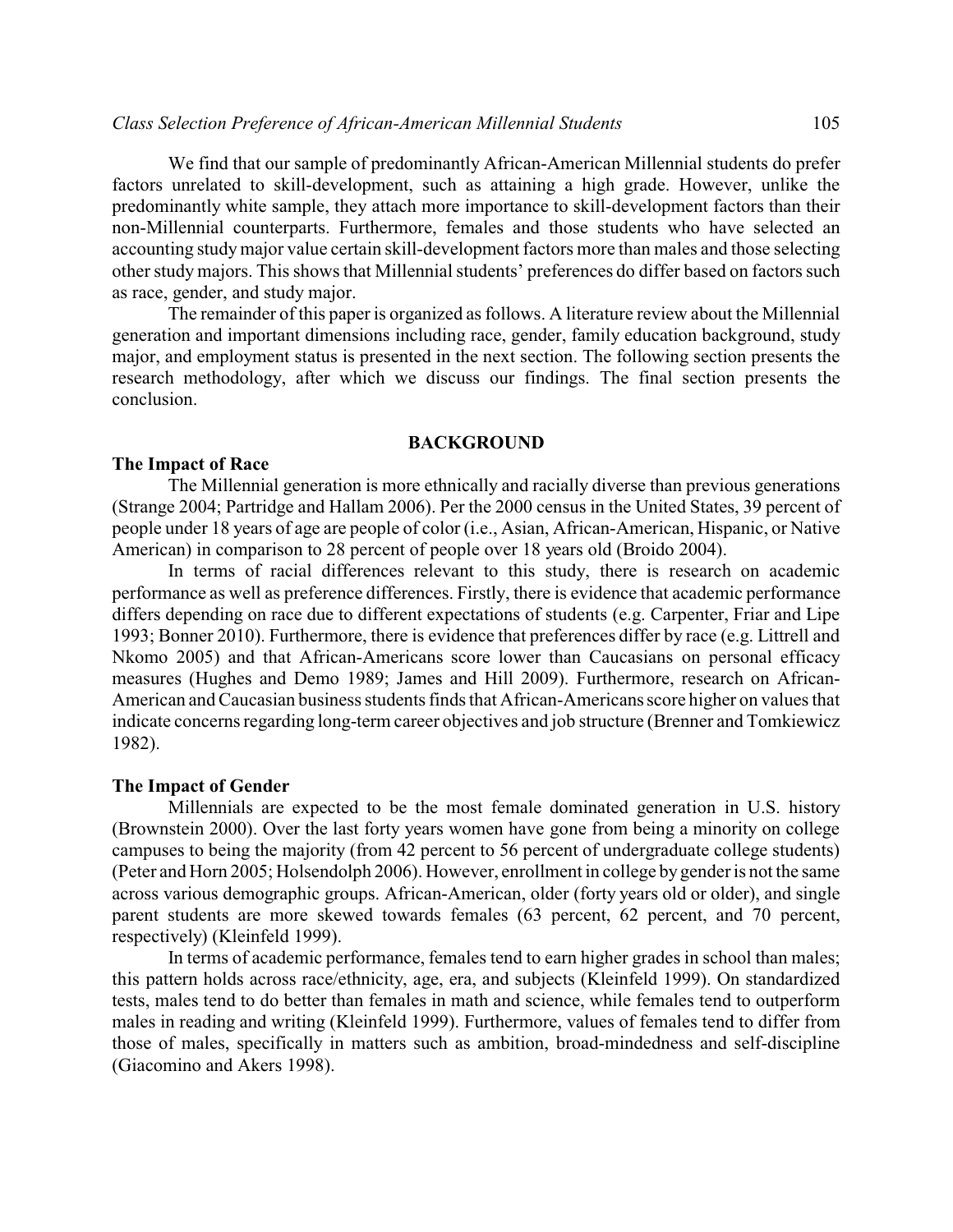# **The Impact of Family Educational Background**

First-generation college students, students who are the first in their family to go to college, represent about a third of high school graduates (Horn and Nunez 2000; Choy 2001; Chen 2005). These students, are more likely to be African-American or Hispanic, and to be from low income families; they are also significantly less likely to enroll in college immediately after finishing high school (Choy 2001; Chen 2005). Research indicates that first-generation college students tend to have lower academic expectations, be less prepared academically for college, are twice as likely to drop out during the first year, and are generally less likely to attain a degree (Choy 2001; Pascarella et al. 2004; Ishitani 2006; McCarron and Inkelas 2006; Clauss-Ehlers and Wibrowski 2007; Ramos-Sanchez and Nichols 2007).

### **The Impact of Study Major**

A number of studies have investigated the beliefs and factors of students to major or not major in accounting (Cohen and Hanno 1993; Hermanson, Hermanson and Ivancevich 1995; Allen 2004; Tan and Laswad 2006). These studies find that students selecting different study majors have different beliefs and attitudes about the desirability of working in the accounting profession, studying accounting as an academic discipline, and the skills and competencies associated with being a successful accounting student and accounting practitioner. For example, Cohen and Hanno (1993, p. 230) found that "accounting majors viewed a career in a field that works with numbers… as significantly more favorable than did the non-accounting majors." On the other hand, nonaccounting majors held negative perceptions about the accounting profession based on the nature of accounting work and the work environment in accounting (Hermanson, Hermanson and Ivancevich 1995; Tan and Laswad 2006). Furthermore, non-accounting majors believed accounting courses were boring, too number-oriented and required too much work (Cohen and Hanno 1993; Allen 2004). Prior research also shows that accounting majors had a higher perception of the importance of the first accounting course studied, when compared to non-accounting majors (Malgwi, 2006). Furthermore, the study and practice of accounting require individuals to have some mathematical or quantitative skills (Cohen and Hanno 1993). As a result, those with better quantitative skills gravitate toward a major in accounting, while those with lesser quantitative skills major in fields other than accounting (Pritchard, Potter and Saccucci 2004).

### **The Impact of Employment Status**

Almost 50 percent of full-time college students and about 80 percent of part-time college students work (Planty et al. 2008). The number of hours worked per week by college students is significant, with 22 percent of full-time students working twenty to thirty-four hours per week, and 46 percent of part-time students working thirty-five hours or more per week (Planty et al. 2008). Milliron (2008) and others (DeBard 2004; Wilson 2004) argue that Millennials may have unrealistic expectations about what it takes to succeed academically and professionally. Since they are working more off campus, their confidence and optimism may be shattered in a challenging academic environment (DeBard 2004). Prior literature finds a clear negative relationship between student work intensity and academic outcomes among high-school students (Holloway2001; Warren 2002). However, research among college students finds either no association or a negative association between work and grades, degree completion, and overall satisfaction with college (Stern and Nakata 1991; Furr and Elling 2000; Watts and Pickering 2000; Curtis and Williams 2002; Hawkins et al. 2005; Humphrey 2006).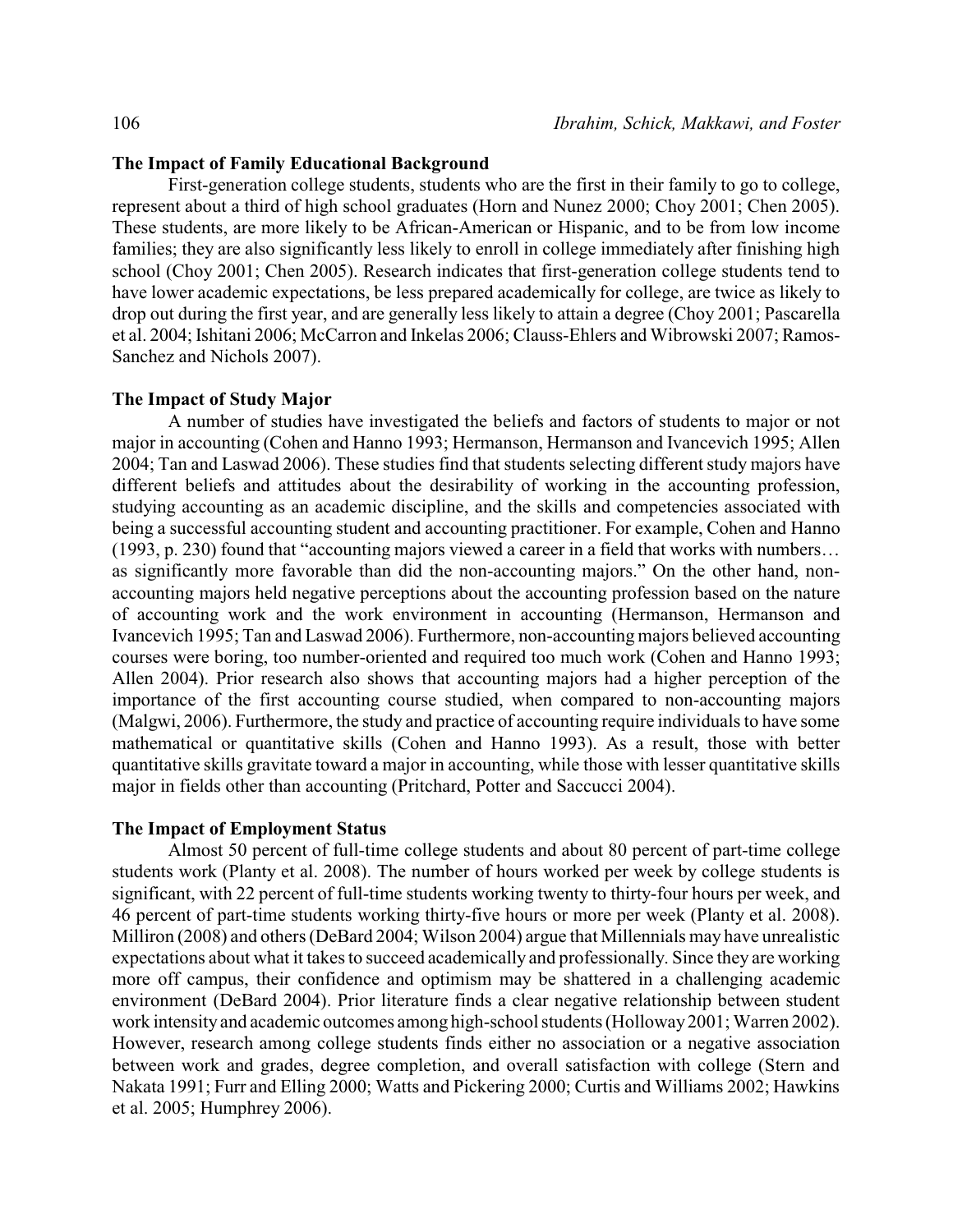# **METHODOLOGY**

Milliron's (2008) study was designed to assess the values that influence students' selection of course section offerings. Students in her study were asked to complete a questionnaire, which consisted of 14 criteria, rating each criterion on a seven point Likert-type importance scale. Specifically, the survey asked students to rate the importance of factors that affect their choosing a particular class section over another, when multiple sections are offered for the same course. The students were from a mid-sized state university (14,000 students) with a predominantly white (80 percent), middle class student body. It is considered a residential campus since 90 percent of the students live within a few miles of campus. The majority of the general population of the university consists of students aged 24 or younger (85 percent) and most of the remaining students are reported to be in the 25 to 29 age category (Milliron 2008).

This study replicates the study by Milliron (2008) in a different setting. The students surveyed in this study belong to a small-medium (around 7,000 students) urban, public, historically African-American university with a predominantly African-American student body (90 percent). The students at the university are 55 percent females and 45 percent males and most fall into the Millennial category (79 percent of students are 25 years of age or younger; 8 percent of the student population is aged 36 or over). In terms of the residency status of students, most reside within the state, but it is unclear if they live as close as students in the Milliron study. Specifically, 82 percent of students are residents of the state and 45 percent live on campus [data obtained from the University's fall 2008 demographics figures].The student populations in both studies are similar in most respects, other than their background. Whereas the Milliron study sample is mostly white and middle-class, our study sample is mostly African-American from low to middle income families (94 percent of beginning students in 2010-11 were receiving financial aid of any kind – National Center for Education Statistics).

The study includes a survey of 282 undergraduate college students enrolled in accounting courses in the spring of 2009 (88 percent Millennials, 12 percent non-Millennials). The classes surveyed were accounting classes offered at two or more different times. A total of 14 class sections were surveyed, including 10 sections offered in the daytime (between 8:00 a.m. and 5:00 p.m.) and 4 offered in the evening (between 5:00 and 8:50 p.m.). Furthermore, a total of 7 instructors were involved in the teaching of the classes. During the first week of classes, students were asked to complete a questionnaire (See Appendix), which incorporated the same 14 criteria, and used the same scale as the Milliron (2008) study. Students were asked for some other descriptive information as well (gender, family education status, study major selected, and work status). The survey was conducted during class time by graduate students and instructors; therefore, the surveys distributed (N=282) were all collected, resulting in a response rate of 100%. The final usable sample consists of 270 questionnaires as 12 of those collected were excluded due to incomplete information.

### **FINDINGS**

# **Descriptive Statistics of Sample and Comparison to Milliron (2008)**

We first examine the responses in our predominantly African-American sample and contrast them to those in the Milliron (2008) study on predominantly white students. Table 1 presents the mean and standard deviations of the responses to the 14 questions in the overall sample and by generation in the current study as well as in the Milliron study. We also present the p-values from tests of difference in mean responses in both studies.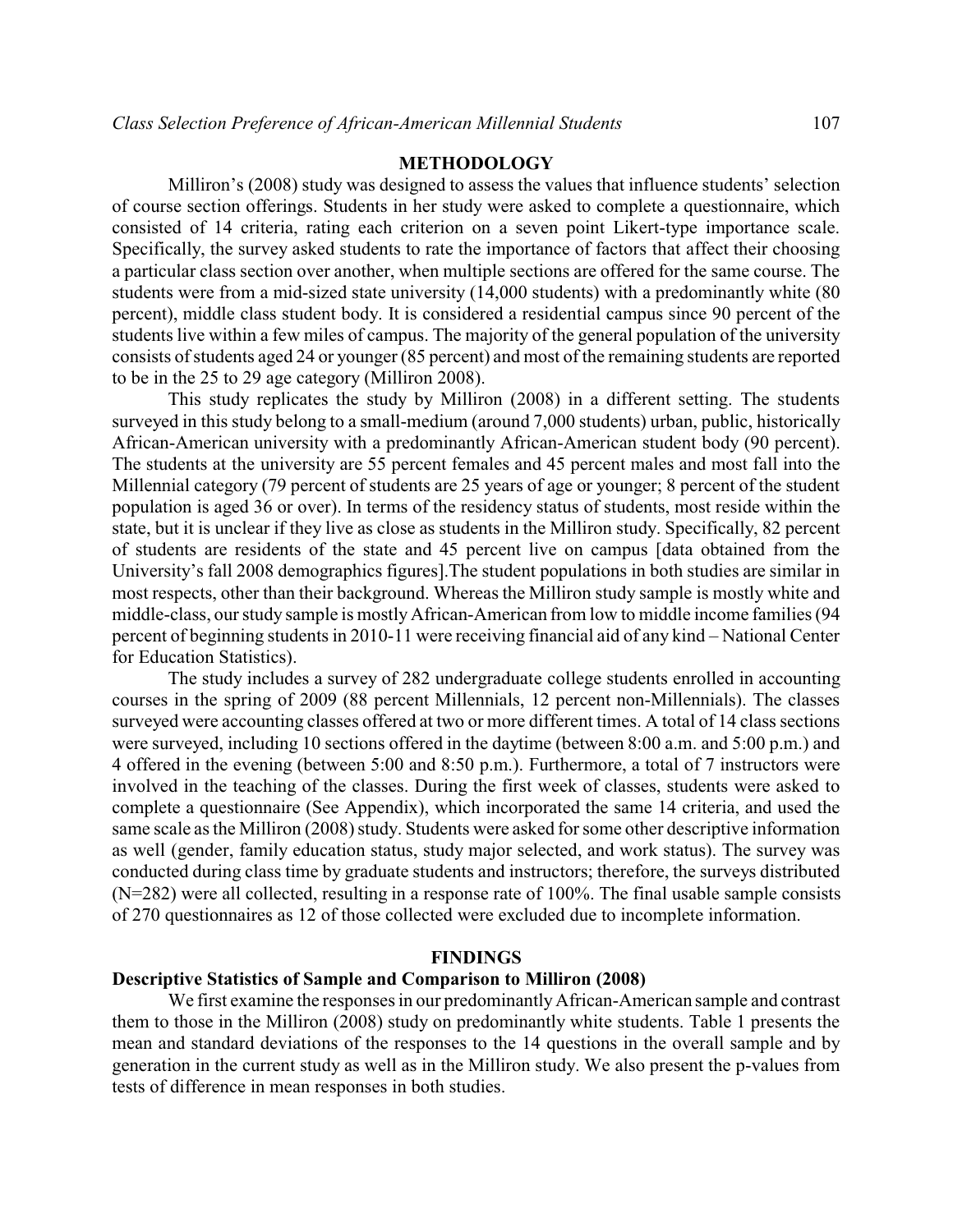| <b>Descriptive Statistics: Comparison between Current Study and Milliron (2008) Study</b> |              |         |                |            |         |           |       |         |                   |                   |            |           |                |     |                   |      |        |       |
|-------------------------------------------------------------------------------------------|--------------|---------|----------------|------------|---------|-----------|-------|---------|-------------------|-------------------|------------|-----------|----------------|-----|-------------------|------|--------|-------|
|                                                                                           |              |         |                | Overall    |         |           |       |         |                   |                   | Millennial |           | Non-Millennial |     |                   |      |        |       |
| Groups                                                                                    |              |         | Current        |            |         | Milliron  |       | Current |                   | Milliron          |            |           | Current        |     | Milliron          |      |        |       |
|                                                                                           | per          |         |                | Study Mean |         |           | Mean  |         |                   | <b>Study Mean</b> |            | Mean      |                |     | <b>Study Mean</b> | Mean |        |       |
|                                                                                           | Tukey        | Overall | Milliron       |            | (SD)    | $(SD)$ ** |       | $p-$    | $(SD)$ **<br>(SD) |                   |            | p-        | (SD)           |     | $(SD)$ **         |      | $p-$   |       |
| <b>Question Description</b>                                                               | <b>HSD</b>   | Rank*   | Rank**         |            | $n=270$ | $n = 275$ |       | value   |                   | $n = 237$         |            | $n = 228$ | value          |     | $n=33$            |      | $n=47$ | value |
| Q 12 Accessible                                                                           | $\mathbf{A}$ |         | 5              | 6.5        | (1.1)   | 5.9       | (1.4) | 0.01    | 6.6               | (0.9)             | 5.9        | (1.4)     | 0.01           | 5.9 | (1.9)             | 5.9  | (1.6)  | 0.99  |
| High Grade<br>$Q$ 7                                                                       | A            | 2       |                | 6.4        | (1.1)   | 5.7       | (1.4) | 0.01    | 6.6               | (1.0)             | 5.7        | (1.3)     | 0.01           | 5.7 | (1.9)             | 5.6  | (1.6)  | 0.80  |
| Q 14 Relevance                                                                            | A            | 3       | $\overline{2}$ | 6.3        | (1.0)   | 6.0       | (1.2) | 0.01    | 6.4               | (0.9)             | 5.9        | (1.2)     | 0.01           | 6.0 | (1.5)             | 6.1  | (1.4)  | 0.77  |
| Convenience<br>$Q_6$                                                                      | A            | 4       | 3              | 6.3        | (1.3)   | 5.9       | (1.5) | 0.01    | 6.3               | (1.3)             | 5.9        | (1.4)     | 0.01           | 6.5 | (1.1)             | 5.8  | (1.6)  | 0.03  |
| Constructive<br>Q <sub>5</sub>                                                            | A            | 5       | 4              | 6.3        | (1.2)   | 5.9       | (1.3) | 0.01    | 6.4               | (1.0)             | 5.8        | (1.3)     | 0.01           | 5.5 | (2.2)             | 6.1  | (1.5)  | 0.18  |
| Expert<br>$Q_8$                                                                           | A            | 6       | 6              | 6.2        | (1.3)   | 5.9       | (1.4) | 0.01    | 6.2               | (1.2)             | 5.8        | (1.3)     | 0.01           | 5.5 | (2.0)             | 6.0  | (1.6)  | 0.23  |
| <b>Clearly Defined</b><br>$Q_4$                                                           | B            |         |                | 6.1        | (1.3)   | 6.3       | (1.2) | 0.06    | 6.2               | (1.1)             | 6.2        | (1.2)     | 0.99           | 5.3 | (2.1)             | 6.6  | (1.2)  | 0.01  |
| <b>Prompt Feedback</b><br>Q 10                                                            | B            | 8       | 8              | 6.0        | (1.3)   | 5.6       | (1.3) | 0.01    | 6.1               | (1.2)             | 5.6        | (1.3)     | 0.01           | 5.1 | (1.9)             | 5.8  | (1.3)  | 0.07  |
| <b>Active Learning</b><br>Q <sub>1</sub>                                                  | B            | 9       | 9              | 6.0        | (1.3)   | 5.5       | (1.4) | 0.01    | 6.1               | (1.1)             | 5.5        | (1.4)     | 0.01           | 5.1 | (2.0)             | 5.7  | (1.5)  | 0.15  |
| Flexible<br>Q <sub>9</sub>                                                                | $\mathsf C$  | 10      | 11             | 5.6        | (1.5)   | 4.8       | (1.6) | 0.01    | 5.7               | (1.4)             | 4.8        | (1.5)     | 0.01           | 5.0 | (1.8)             | 4.5  | (1.9)  | 0.23  |
| Analytical<br>Q <sub>2</sub>                                                              | C            | 11      | 12             | 5.6        | (1.4)   | 4.7       | (1.5) | 0.01    | 5.7               | (1.3)             | 4.6        | (1.6)     | 0.01           | 5.1 | (1.8)             | 5.3  | (1.6)  | 0.61  |
| Communication<br>$Q_3$                                                                    | $\mathsf{C}$ | 12      | 13             | 5.5        | (1.5)   | 4.7       | (1.6) | 0.01    | 5.6               | (1.4)             | 4.6        | (1.6)     | 0.01           | 4.9 | (1.8)             | 4.8  | (1.9)  | 0.81  |
| Group Work<br>Q 11                                                                        | D            | 13      | 14             | 5.2        | (1.7)   | 4.4       | (1.6) | 0.01    | 5.2               | (1.6)             | 4.4        | (1.3)     | 0.01           | 4.5 | (2.1)             | 4.2  | (2.0)  | 0.52  |
| Low Workload<br>Q 13                                                                      | D            | 14      | 10             | 5.1        | (1.7)   | 5.1       | (1.6) | 0.99    | 5.1               | (1.6)             | 5.3        | (1.6)     | 0.19           | 4.3 | (2.0)             | 4.6  | (1.7)  | 0.48  |

\* The overall rank is based on the overall means in this study.

\*\* The rank for the predominantly white sample as well as the mean and standard deviation of responses in the overall sample and Millennial and non-Millennial subsamples are obtained from Table 1 in Milliron (2008). p-values are based on two-tailed tests of difference in means between the current study and Milliron (2008) study; p-values in bold are statistically significant at 10% or less.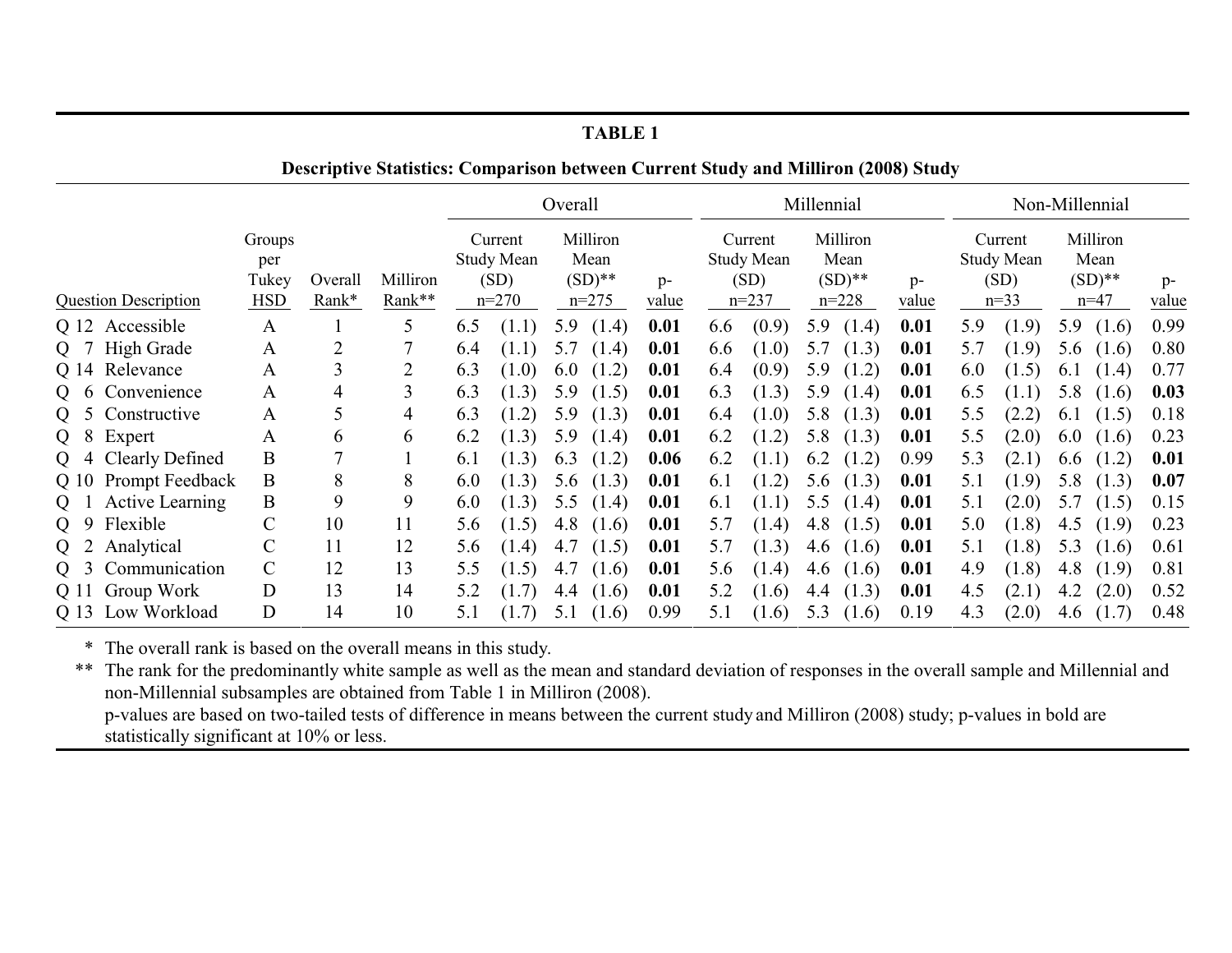### *Class Selection Preference of African-American Millennial Students* 109

The results of the survey in the overall sample indicate that the respondents in the current study place a significantly higher weight on most factors, when compared to the Milliron (2008) study. Specifically, the mean response to all questions, other than Q4 (clearly defined assessment) and Q13 (low workload), is higher at the 1% level of significance. This shows that the sample of predominantlyAfrican-American students differ from the predominantlywhite students in how they rate preferences.

When examining the responses of Millennial students, the same pattern is found. The mean response to all questions, other than having clearly defined assessment and requirements (Q4) and low workload (Q13), is higher in the current study at the 1% level of significance.

However, most of the responses in the non-Millennial sample do not differ significantly in both studies. There are some significant differences, though; our sample shows non-Millennial students are more concerned with the convenience of the time and location of the class than non-Millennials in the predominantlywhite sample (mean response of Q6 in the current and the Milliron study is 6.5 and 5.8, respectively, significantly different at the 5% level); on the other hand, they are less concerned with having clearly defined assignments and requirements (mean response of Q4 is 5.3 and 6.6 in the current and the Milliron study, respectively, significantly different at the 1% level) and having prompt feedback (mean response of Q10 is 5.1 and 5.8 in the current and the Milliron study, respectively, significantly different at the 10% level).

In comparing the overall ranking in this study with that in the predominantly white sample from Milliron (2008), we find that both groups favor a slightly different set of criteria. Specifically, the predominantly white students favor six criteria for an effective learning environment; they want clearly defined assessments and a relevant curriculum taught by accessible, expert instructors and delivered in a convenient and constructive manner. The predominantly African-American student sample in the current study favors a similar set of criteria, except for valuing achieving a high grade. This criterion was ranked the second most important overall bythe predominantlyAfrican-American student sample in our study, whereas it was ranked seventh in importance by the predominantly white student sample in the Milliron study.

Using a Tukey HSD analysis (test to compare group means in analysis of variance setting), Milliron (2008) showed that their top six criteria, which did not include a high grade, clustered together and differed significantly from the other factors. In contrast, the TukeyHSD analysis results in our study, in the first column of results in Table 1, indicate that the top six criteria in our study are clustered together and are significantly different from other factors. Therefore, our predominantly African-American sample differs from the Milliron sample in their preference towards achieving a high grade over having clearly defined assessment and class requirements.

The Tukey HSD grouping results also show that the mean scores for skill development criteria (Q2 and Q3) are ranked significantly lower than the mean score for factors that are unrelated to skill development such as achieving a high grade (Q7), which could indicate shortcomings in graduating students. This is similar to the findings in Milliron (2008). However, Milliron also found that low workload clustered with achieving a high grade (Q7 and Q13). In contrast, we find in the current study that low workload (Q13) ratings are significantly below the analytical and communication skill ratings (Q2 and Q3); this finding is in line with previous research on African-Americans considering long-term career objectives more than Caucasians (Brenner and Tomkiewicz 1982).

These results clearly indicate a different perspective in the current sample as compared to that of Milliron (2008). However, these differences could be due to factors linked to the student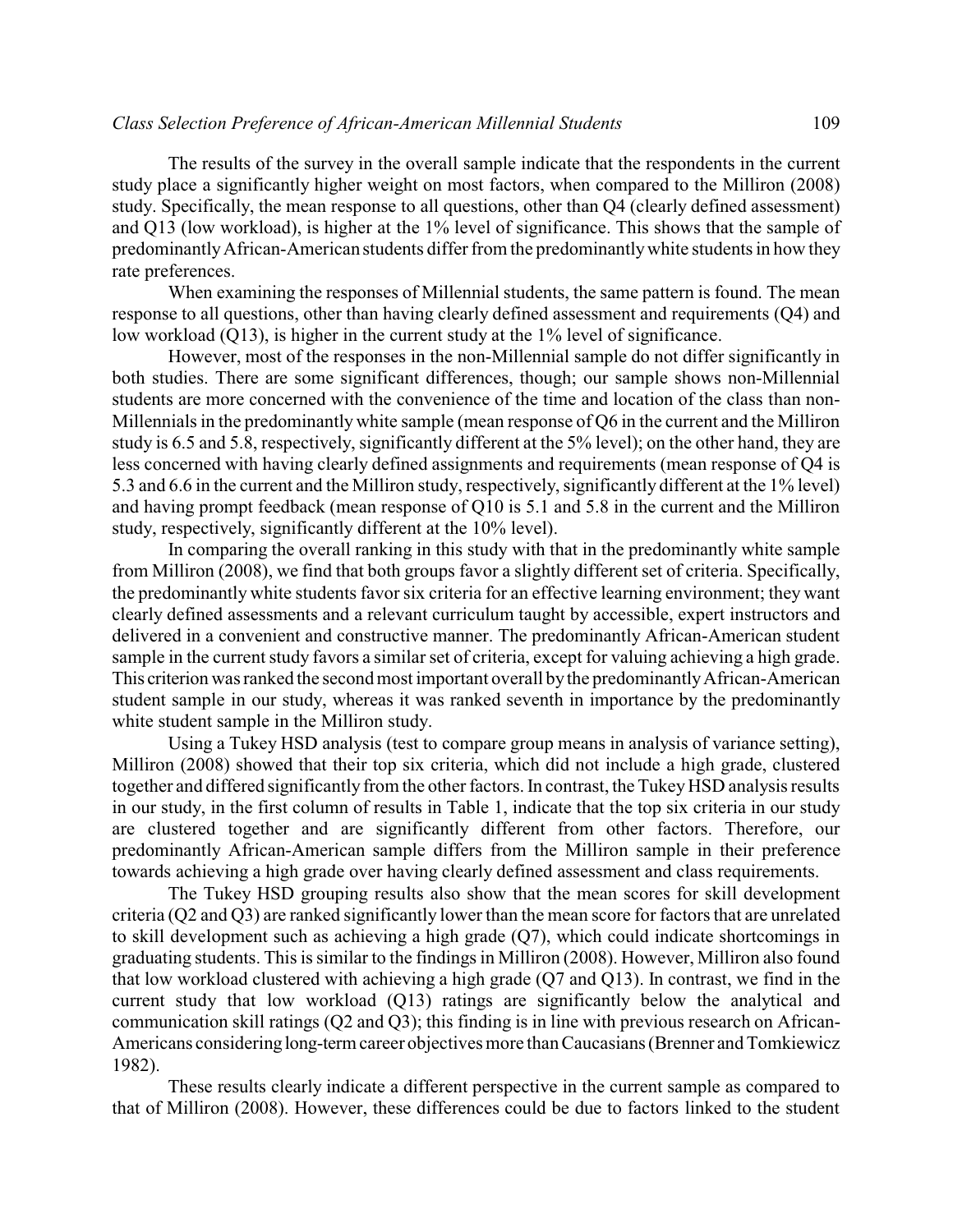# **Differences by Generation for Predominantly African-American Sample**

|                            |                             |         |                |                | Millennial |           | Non-Millennial |           |         |           |  |
|----------------------------|-----------------------------|---------|----------------|----------------|------------|-----------|----------------|-----------|---------|-----------|--|
|                            |                             | Overall | Millennial     | Non-Millennial |            | Mean (SD) |                | Mean (SD) |         | Milliron  |  |
|                            | <b>Question Description</b> | Rank*   | Rank           | Rank           |            | $n=237$   |                | $n=275$   | p-value | p-value** |  |
|                            | Q 12 Accessible             |         |                | 3              | 6.6        | (0.9)     | 5.9            | (1.9)     | 0.01    | 0.84      |  |
|                            | Q 7 High Grade              | າ       | $\overline{2}$ | 4              | 6.6        | (1.0)     | 5.7            | (1.9)     | 0.01    | 0.87      |  |
|                            | Q 14 Relevance              |         | 4              | 2              | 6.4        | (0.9)     | 6.0            | (1.5)     | 0.04    | 0.54      |  |
| $\Omega$                   | 6 Convenience               | 4       | 5              |                | 6.3        | (1.3)     | 6.5            | (1.1)     | 0.28    | 0.75      |  |
|                            | 5 Constructive              |         | $\overline{3}$ |                | 6.4        | (1.0)     | 5.5            | (2.3)     | 0.01    | 0.19      |  |
| $\Omega$                   | 8 Expert                    | h       | 6              | 6              | 6.2        | (1.2)     | 5.5            | (2.0)     | 0.01    | 0.50      |  |
| $\overline{O}$             | 4 Clearly Defined           |         |                |                | 6.2        | (1.2)     | 5.3            | (2.1)     | 0.01    | 0.06      |  |
|                            | Q 10 Prompt Feedback        | 8       | 8              | 9              | 6.1        | (1.1)     | 5.1            | (1.9)     | 0.01    | 0.30      |  |
|                            | <b>Active Learning</b>      | 9       | 9              | 8              | 6.1        | (1.1)     | 5.1            | (2.0)     | 0.01    | 0.36      |  |
| $\Omega$<br>9              | Flexible                    | 10      | 10             | 11             | 5.7        | (1.4)     | 5.0            | (1.8)     | 0.02    | 0.32      |  |
|                            | 2 Analytical                | 11      | 11             | 10             | 5.7        | (1.2)     | 5.1            | (1.8)     | 0.02    | 0.01      |  |
| $\overline{3}$<br>$\sigma$ | Communication               | 12      | 12             | 12             | 5.6        | (1.4)     | 4.9            | (1.8)     | 0.01    | 0.58      |  |
|                            | Q 11 Group Work             | 13      | 13             | 13             | 5.2        | (1.6)     | 4.5            | (2.0)     | 0.02    | 0.65      |  |
| O 13                       | Low Workload                | 14      | 14             | 14             | 5.1        | (1.6)     | 4.3            | (2.0)     | 0.01    | 0.01      |  |

\* The overall rank is based on the overall means in this study.

\*\* Milliron p-values are based on two-tailed tests of difference in mean responses between the Millennial and non-Millennial subsamples, which are obtained from Table 1 from the Milliron (2008) study.

p-values are based on two-tailed tests of difference in means; p-values in bold are statistically significant at 10% or less.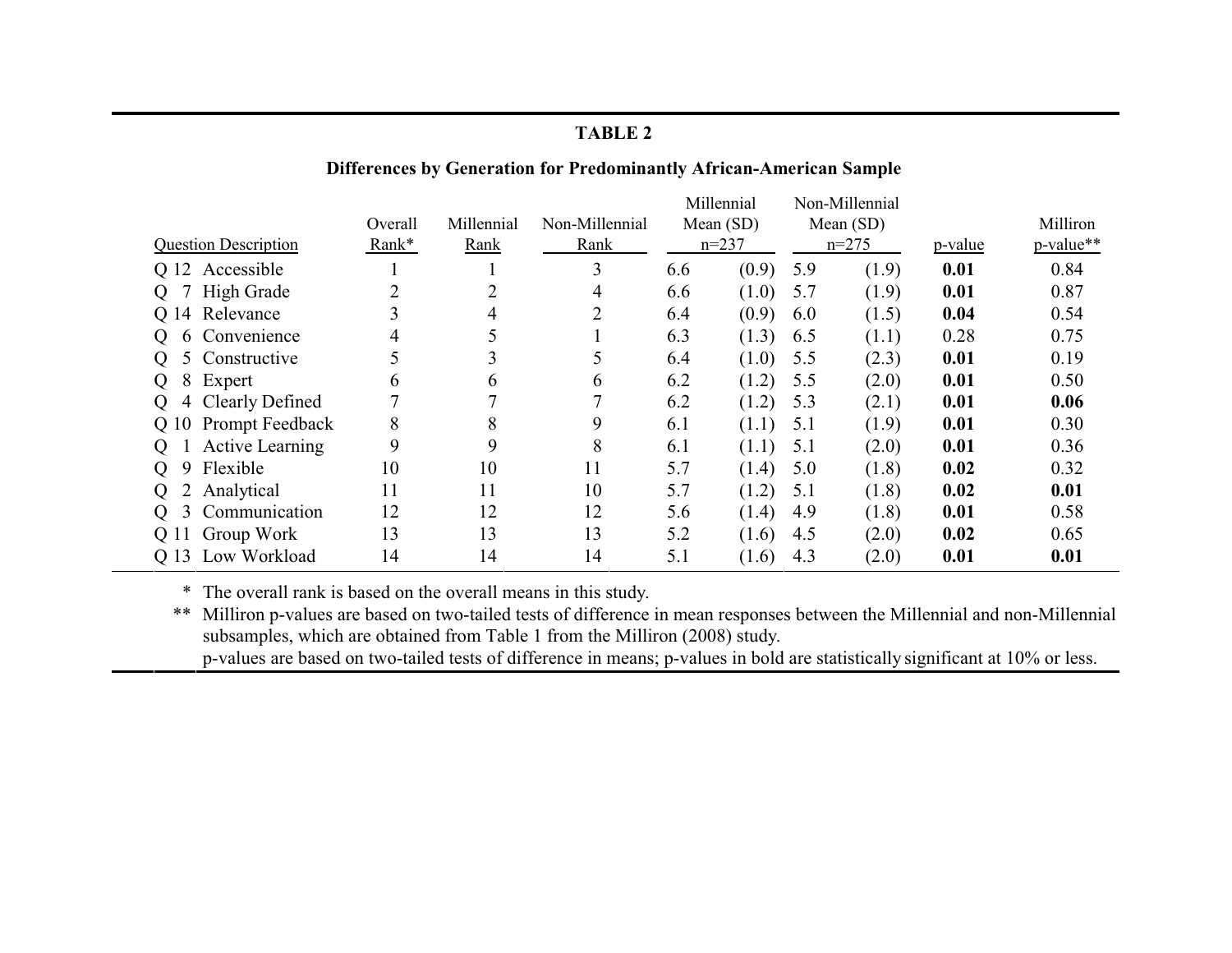body (predominantly African-American vs. predominantly white), the time of the study (early 2009 vs. prior to 2008), or the location of the university.

# **Generational Differences**

Table 2 presents the difference between the responses in the Millennial and non-Millennial subsamples in our study and the significance of these differences. The number of non-Millennial students in our study is small (12 percent), but not much lower than the percentage in the Milliron study (17 percent). The results of the survey in Table 2 show that Millennial students place a significantly higher weight than non-Millennials on all factors, other than the convenience of time and location of the class (Q6). These differences are statistically significant at the 5 percent level or below. In contrast, Milliron (2008) found that predominantly white Millennial students placed significantly higher emphasis only on low out-of-class workload, while placing a significantly lower emphasis on clearly defined assessment and having assignments which emphasize analytical skills.

In addition to comparing ratings of Millennial and non-Millennial students, we also investigate whether Millennial students attach more importance to factors of little value to skilldevelopment such as achieving a high grade and a low workload compared to skills needed in the workplace such as analytical and communication skills. We find that Millennial students attach more importance to a high grade (mean score of Q7 is 6.6 and 5.7 in Millennial and non-Millennial students, respectively, significantly different at the 1% level) and to a low out-of-class workload (mean score of Q13 is 5.1 and 4.3 in Millennial and non-Millennial students, respectively, significantly different at the 1% level). Furthermore, we find that the new generation of predominantly African-American students is interested in skill development that will improve their chances of success in their careers. Specifically, Millennial students attach greater importance to analytical and computational skills, (mean score of Q2 is 5.7 and 5.1 in Millennial and non-Millennial students, respectively, significantly different at the 5% level), as well as communication skills (mean score of Q3 is 5.6 and 4.9 in Millennial and non-Millennial students, respectively, significantly different at the 1% level) than non-Millennial students.

When examining the ranking of preferences, we find these to be different in some cases between Millennial and non-Millennial students. Specifically, having a convenient time and location of class was ranked the highest in importance by the non-Millennial students in the current study but fifth in the Millennial sample.

Overall, we find that our sample of predominantly African-American Millennial students value skill development more than Non-Millennial students, which indicates that the new generation of predominantly African-American students may fare better than the older generation in terms of possessing necessary skills for the workplace. However, they also value factors that are not important for skill-development such as achieving a high grade.

# **Gender Differences**

In this section, we begin examining preference differences within the Millennial student sample. We first examine any differences that may be due to gender. There are 127 females (54 percent) and 110 males (46 percent) in the Millennial student sample. The first set of results in Table 3 summarizes the mean differences between our predominantly African-American male and female responses. The results show that, in general, females give higher consideration to most factors in selecting a class section. The mean for all questions is significantly higher (at 10 percent or less) for females than for males, except for analytical skill-learning (Q2), having an expert instructor (Q8),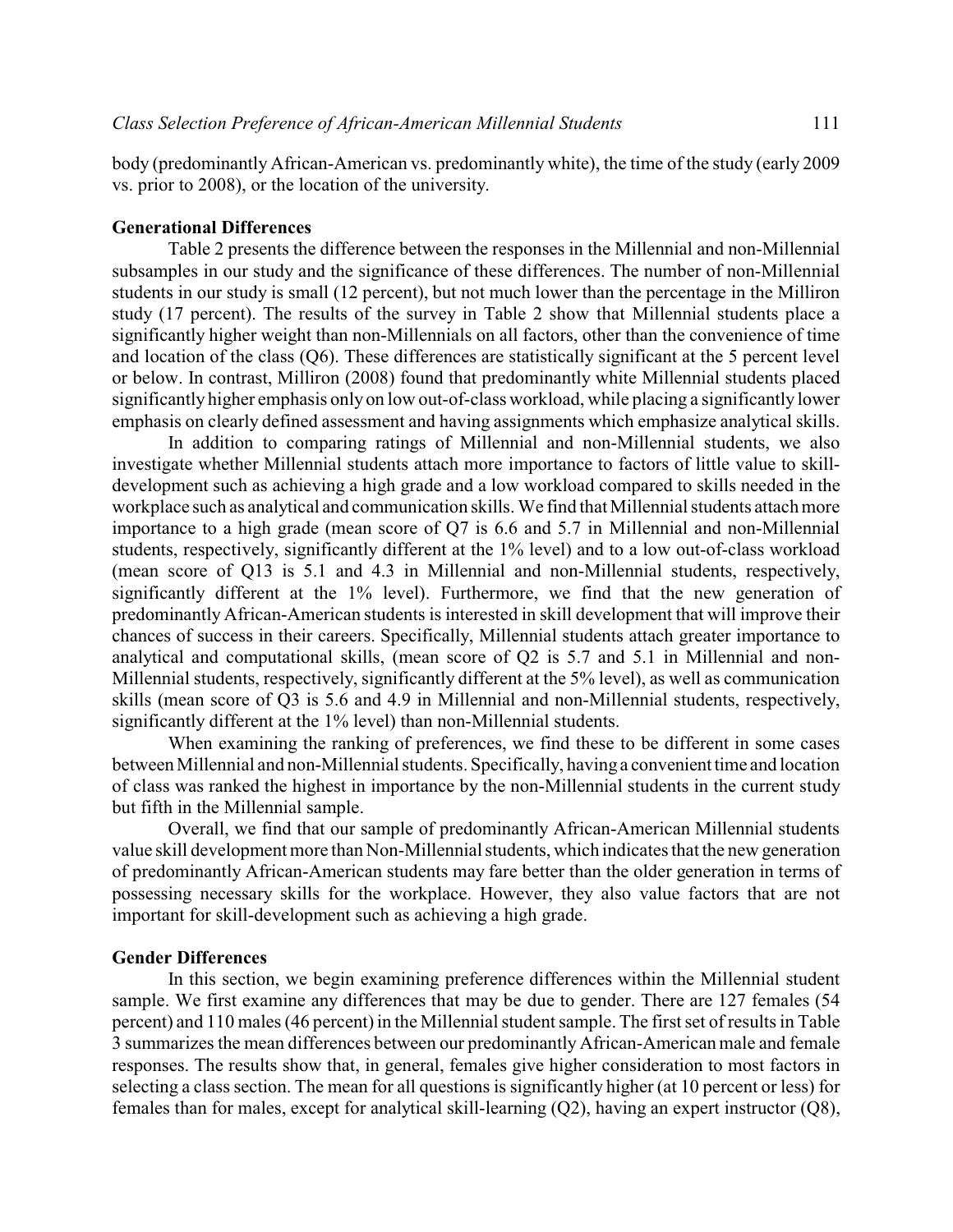|                                                                                                                            | <b>TABLE 3</b>              |                     |                                |       |                                |       |               |     |                                               |     |                                                                    |      |                                                |       |                                                   |       |               |
|----------------------------------------------------------------------------------------------------------------------------|-----------------------------|---------------------|--------------------------------|-------|--------------------------------|-------|---------------|-----|-----------------------------------------------|-----|--------------------------------------------------------------------|------|------------------------------------------------|-------|---------------------------------------------------|-------|---------------|
| Differences by Gender, Family Educational Background, and Study Major for Millennial Predominantly African-American Sample |                             |                     |                                |       |                                |       |               |     |                                               |     |                                                                    |      |                                                |       |                                                   |       |               |
|                                                                                                                            | <b>Question Description</b> | Millennial<br>Rank* | Female<br>Mean (SD)<br>$n=127$ |       | Male<br>Mean $(SD)$<br>$n=110$ |       | $p-$<br>value |     | First<br>Generation<br>Mean $(SD)$<br>$n=102$ |     | Non-First<br>Generation<br>Mean $(SD)$<br>$p-$<br>$n=134$<br>value |      | Accounting<br>Major<br>Mean $(SD)$<br>$n = 68$ |       | Non-Accounting<br>Major<br>Mean $(SD)$<br>$n=168$ |       | $p-$<br>value |
|                                                                                                                            | Q 12 Accessible             |                     | 6.7                            | (0.7) | 6.5                            | (1.1) | 0.03          | 6.7 | (0.8)                                         | 6.5 | (0.9)                                                              | 0.14 | 6.5                                            | (1.3) | 6.7                                               | (0.6) | 0.08          |
| Q                                                                                                                          | <b>High Grade</b>           |                     | 6.7                            | (0.7) | 6.4                            | (1.2) | 0.01          | 6.6 | (0.9)                                         | 6.5 | (0.9)                                                              | 0.58 | 6.4                                            | (1.3) | 6.6                                               | (0.7) | 0.22          |
| $\mathbf{Q}$<br>5                                                                                                          | Constructive                | 3                   | 6.5                            | (0.8) | 6.3                            | (1.1) | 0.03          | 6.5 | (0.8)                                         | 6.3 | (1.1)                                                              | 0.06 | 6.3                                            | (1.0) | 6.5                                               | (0.9) | 0.28          |
| Q 14                                                                                                                       | Relevance                   | 4                   | 6.5                            | (0.8) | 6.2                            | (1.0) | 0.02          | 6.3 | (1.0)                                         | 6.5 | (0.8)                                                              | 0.27 | 6.4                                            | (1.1) | 6.4                                               | (0.8) | 0.74          |
| Q<br>6                                                                                                                     | Convenience                 | 5                   | 6.4                            | (1.1) | 6.1                            | (1.4) | 0.05          | 6.2 | (1.3)                                         | 6.4 | (1.2)                                                              | 0.42 | 6.0                                            | (1.6) | 6.4                                               | (1.1) | 0.05          |
| 8<br>$\mathbf{Q}$                                                                                                          | Expert                      | 6                   | 6.4                            | (1.1) | 6.1                            | (1.3) | 0.11          | 6.4 | (0.9)                                         | 6.1 | (1.4)                                                              | 0.03 | 6.3                                            | (1.3) | 6.2                                               | (1.1) | 0.66          |
| $\overline{O}$                                                                                                             | Clearly Defined             |                     | 6.3                            | (1.0) | 6.0                            | (1.3) | 0.02          | 6.1 | (1.2)                                         | 6.2 | (1.1)                                                              | 0.32 | 6.3                                            | (1.0) | 6.2                                               | (1.2) | 0.59          |
| Q 10                                                                                                                       | <b>Prompt Feedback</b>      | 8                   | 6.4                            | (1.0) | 5.9                            | (1.2) | 0.01          | 6.2 | (1.0)                                         | 6.1 | (1.2)                                                              | 0.76 | 6.2                                            | (1.1) | 6.1                                               | (1.1) | 0.42          |
| Q                                                                                                                          | <b>Active Learning</b>      | 9                   | 6.3                            | (1.1) | 6.0                            | (1.1) | 0.10          | 6.1 | (1.1)                                         | 6.1 | (1.0)                                                              | 0.93 | 6.2                                            | (1.0) | 6.1                                               | (1.1) | 0.63          |
| 9<br>$\overline{O}$                                                                                                        | Flexible                    | 10                  | 6.0                            | (1.3) | 5.4                            | (1.5) | 0.01          | 5.7 | (1.5)                                         | 5.7 | (1.4)                                                              | 0.70 | 5.5                                            | (1.6) | 5.7                                               | (1.4) | 0.66          |
| 2<br>Q                                                                                                                     | Analytical                  | 11                  | 5.8                            | (1.2) | 5.6                            | (1.3) | 0.25          | 5.6 | (1.3)                                         | 5.7 | (1.2)                                                              | 0.48 | 5.9                                            | (1.1) | 5.6                                               | (1.3) | 0.05          |
| $\overline{3}$<br>$\mathbf{Q}$                                                                                             | Communication               | 12                  | 5.8                            | (1.2) | 5.3                            | (1.5) | 0.01          | 5.5 | (1.6)                                         | 5.7 | (1.2)                                                              | 0.17 | 5.5                                            | (1.5) | 5.6                                               | (1.3) | 0.54          |
|                                                                                                                            | Q 11 Group Work             | 13                  | 5.1                            | (1.6) | 5.3                            | (1.7) | 0.32          | 5.3 | (1.6)                                         | 5.2 | (1.6)                                                              | 0.66 | 5.2                                            | (1.8) | 5.3                                               | (1.6) | 0.63          |
| Q 13                                                                                                                       | Low Workload                | 14                  | 5.2                            | (1.6) | 5.1                            | (1.7) | 0.73          | 5.1 | (1.7)                                         | 5.2 | (1.5)                                                              | 0.48 | 4.9                                            | (1.6) | 5.3                                               | (1.6) | 0.07          |

\* Millennial rank is based on ranking of mean values in Table 2 for Millennial subsample.

p-values are from two-tailed tests of difference in means; p-values in bold are statistically significant at 10% or less.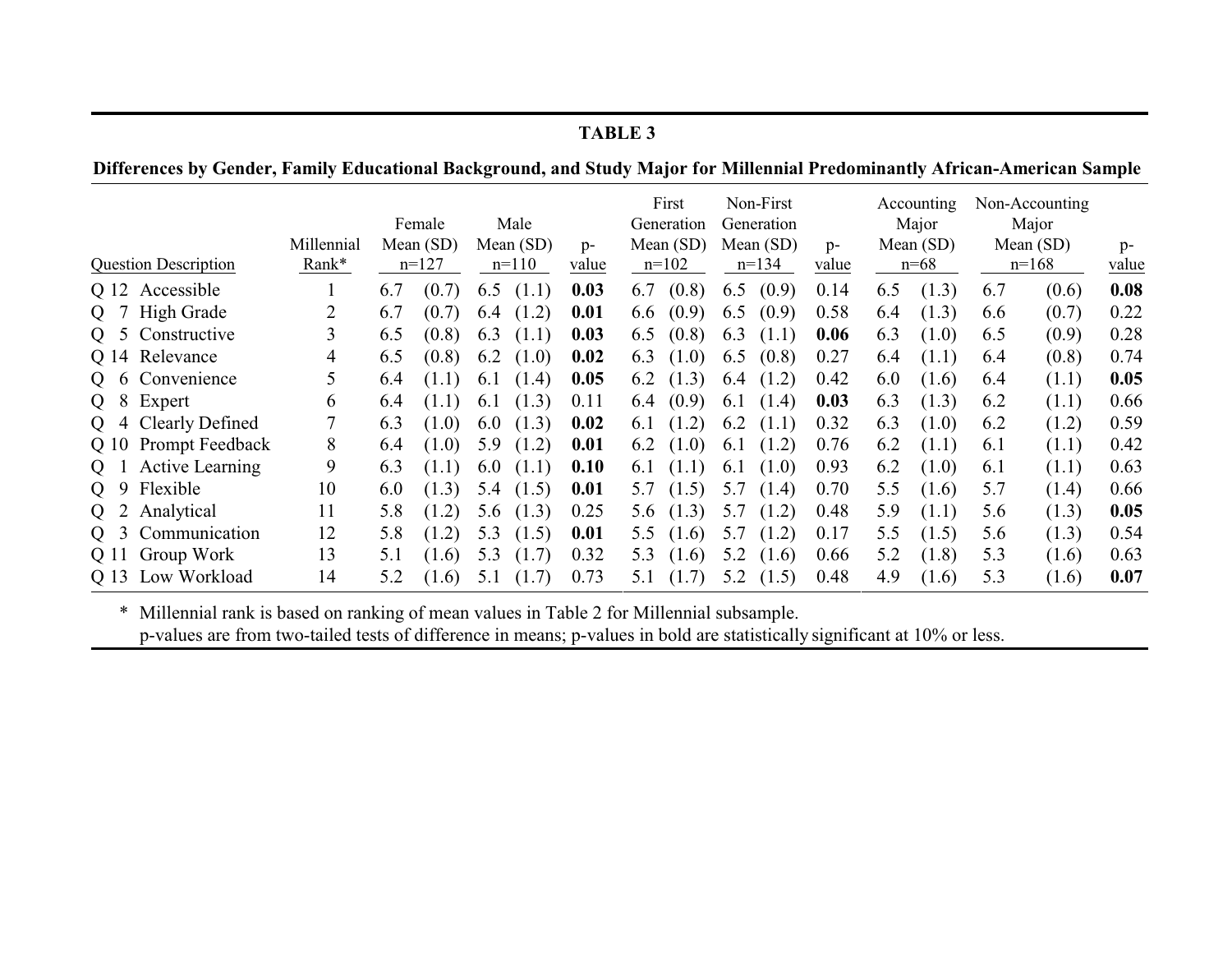group work considerations (Q11) and low out-of-class workload (Q13). We find that in our sample female college students attach significantlymore importance to achieving a high grade than do male college students (mean score of Q7 is 6.7 and 6.4 for females and males, respectively, significantly different at the 1% level). However, they prefer communication skill development (mean score of Q3 is 5.8 and 5.3 for female and males respectively, significantly different at the 1% level). The ranking of preferences does not differ significantly between females and males. The top six criteria are common between both segments of the population. As in the overall Millennial population, both males and females prefer high grades to learning the skills needed in the workplace but place a lower value on having a low out-of-class workload.

### **Family Educational Background Differences**

Next, we examine preferences within subgroups of the Millennial sample with different family educational backgrounds. There are 102 Millennial students who are first-generation college students and 134 who are not.<sup>1</sup> The second set of results in Table 3 reports the differences between them. The results show that first-generation predominantlyAfrican-American college students value an expert instructor significantly more than non first-generation students do (mean score of Q8 is 6.4 and 6.1 in first-generation students and others, respectively, significantly different at the 5% level). Furthermore, they value constructive feedback from the instructor (mean score of Q5 is 6.5 and 6.3 for first-generation students and others, respectively, significantly different at the 10% level). There are no other significant differences between the two groups.

### **Study Major Differences**

We divide the study majors into accounting majors and others (which include finance, business management, hospitality management, information systems as well as other less common majors). There are 68 (29 percent) Millennial students who have selected an accounting major and 168 (71 percent) who have selected another major.<sup>2</sup> The third set of results in Table 3 reports the differences between these two groups. We find that students who have an accounting major place a significantly higher value on analytical assignments than students in the other majors (mean score of Q2 is 5.9 and 5.6 in accounting and other major students, respectively, significantly different at the 5% level). Accounting major students are also less concerned with the convenience of the class section and low out-of-class workload (mean score of Q6 is 6.0 and 6.4 in accounting and other major students, respectively, significantly different at the 5% level, and mean score of Q13 is 4.9 and 5.3 in accounting and other major students, respectively, significantly different at the 10% level). They are also are less concerned with the accessibility of the instructor (mean score of Q12 is 6.5 and 6.7 in accounting and other major students, respectively, significantly different at the 10% level). There are no other significant differences.

## **Employment Status Differences**

In the Millennial student sample, the majority of students studywhile being employed. There are 146 (62 percent) students that work and 91 (38 percent) that do not work. We explore the differences between these subgroups in Table 4. We find that the only significant preference

 $1$ <sup>1</sup> There is 1 questionnaire that is excluded from this analysis as the student did not fill in the necessary information.

 $2^2$  As in the above analysis, 1 questionnaire is excluded as the student did not fill in the necessary information.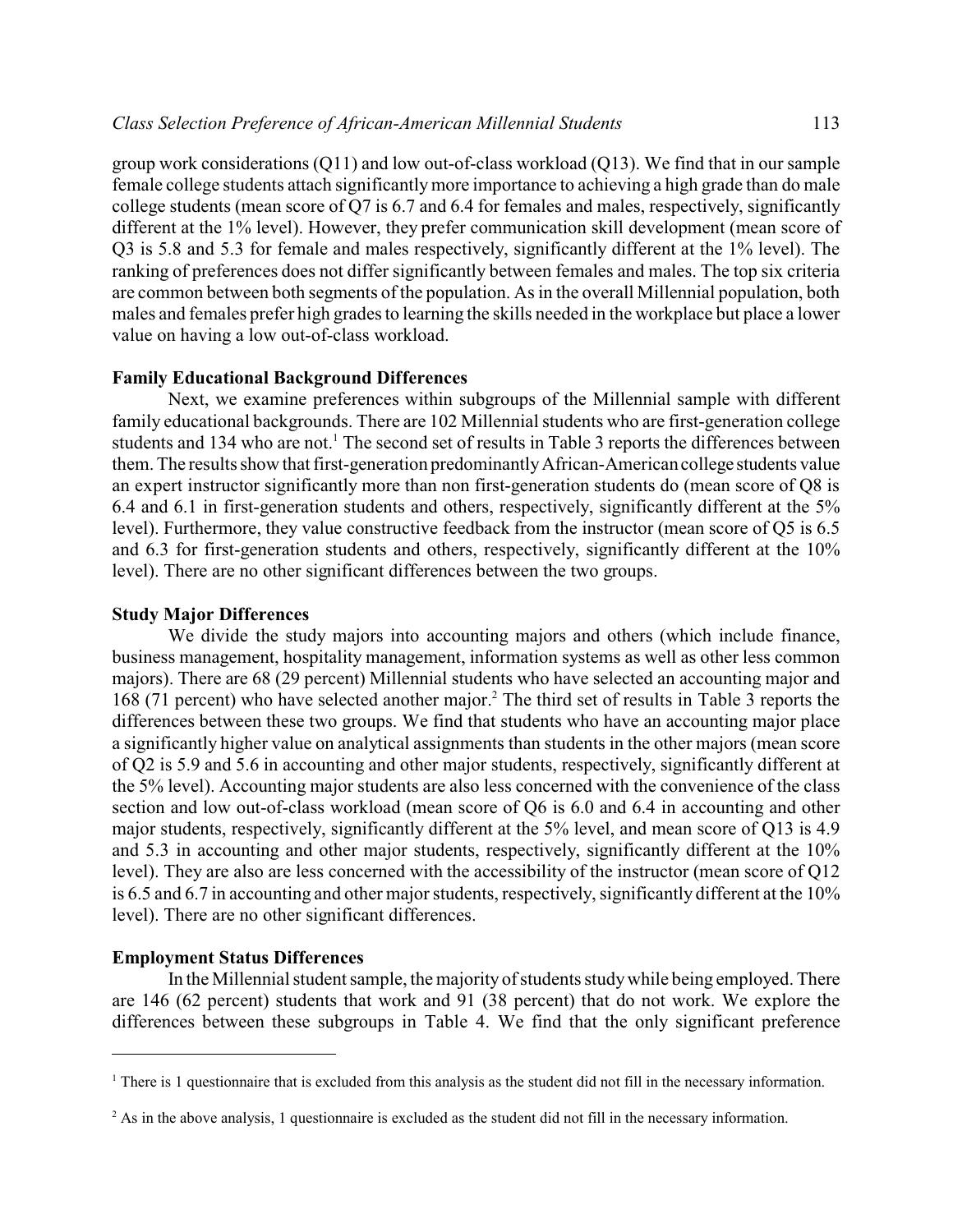|                                                 | Differences by Employment Status for Millennial Predominantly African-American Sample |                              |       |     |                                  |         |                                            |       |                                            |       |         |  |
|-------------------------------------------------|---------------------------------------------------------------------------------------|------------------------------|-------|-----|----------------------------------|---------|--------------------------------------------|-------|--------------------------------------------|-------|---------|--|
| <b>Question Description</b>                     | Millennial<br>Rank*                                                                   | Work<br>Mean (SD)<br>$n=146$ |       |     | No Work<br>Mean $(SD)$<br>$n=91$ | p-value | Full-Time<br>Work<br>Mean (SD)<br>$n = 42$ |       | Part-Time<br>Work<br>Mean $(SD)$<br>$n=17$ |       | p-value |  |
| Q 12 Accessible                                 |                                                                                       | 6.6                          | (0.8) | 6.6 | (1.0)                            | 0.48    | 6.6                                        | (0.7) | 6.6                                        | (0.9) | 0.98    |  |
| High Grade<br>$\mathbf{O}$                      | $\overline{2}$                                                                        | 6.5                          | (0.9) | 6.6 | (1.0)                            | 0.81    | 6.4                                        | (0.9) | 6.8                                        | (0.9) | 0.11    |  |
| Constructive                                    | 3                                                                                     | 6.5                          | (0.9) | 6.3 | (1.1)                            | 0.26    | 6.2                                        | (1.1) | 6.8                                        | (1.1) | 0.06    |  |
| Q 14 Relevance                                  | 4                                                                                     | 6.4                          | (0.8) | 6.4 | (1.0)                            | 0.63    | 6.5                                        | (0.9) | 6.2                                        | (0.8) | 0.15    |  |
| 6 Convenience                                   | 5                                                                                     | 6.4                          | (1.1) | 6.1 | (1.4)                            | 0.03    | 6.7                                        | (0.5) | 6.8                                        | (1.2) | 0.66    |  |
| Expert<br>8<br>$\Omega$                         | 6                                                                                     | 6.2                          | (1.2) | 6.3 | (1.2)                            | 0.33    | 6.1                                        | (1.1) | 6.2                                        | (1.4) | 0.79    |  |
| 4 Clearly Defined<br>$\mathbf{O}$               | 7                                                                                     | 6.2                          | (1.1) | 6.2 | (1.2)                            | 0.81    | 6.0                                        | (1.1) | 6.4                                        | (1.1) | 0.39    |  |
| Q 10 Prompt Feedback                            | 8                                                                                     | 6.2                          | (1.2) | 6.1 | (1.1)                            | 0.70    | 6.3                                        | (0.8) | 6.2                                        | (1.2) | 0.67    |  |
| <b>Active Learning</b><br>$\mathbf{O}$          | 9                                                                                     | 6.1                          | (1.2) | 6.2 | (1.0)                            | 0.27    | 5.9                                        | (1.4) | 6.4                                        | (1.0) | 0.14    |  |
| Flexible<br>$\overline{O}$<br>9                 | 10                                                                                    | 5.8                          | (1.5) | 5.6 | (1.3)                            | 0.23    | 6.2                                        | (1.0) | 6.2                                        | (1.4) | 0.82    |  |
| Analytical<br>$\mathbf{O}$                      | 11                                                                                    | 5.7                          | (1.2) | 5.6 | (1.2)                            | 0.28    | 6.1                                        | (1.0) | 5.9                                        | (1.2) | 0.59    |  |
| Communication<br>$\mathbf{O}$<br>$\mathfrak{I}$ | 12                                                                                    | 5.6                          | (1.4) | 5.5 | (1.3)                            | 0.62    | 5.5                                        | (1.5) | 6.0                                        | (0.9) | 0.22    |  |
| Q 11 Group Work                                 | 13                                                                                    | 5.2                          | (1.7) | 5.3 | (1.6)                            | 0.83    | 5.0                                        | (1.5) | 5.5                                        | (1.1) | 0.27    |  |
| Q 13 Low Workload                               | 14                                                                                    | 5.1                          | (1.7) | 5.2 | (1.6)                            | 0.90    | 5.2                                        | (1.6) | 5.3                                        | (1.4) | 0.82    |  |

\* Millennial rank is based on ranking of mean values in Table 2 for Millennial subsample.

p-values are from two-tailed tests of difference in means; p-values in bold are statistically significant at 10% or less.

Full-time work is defined as working 40 hours or more per week.

Part-time work is defined as working 15 hours or less per week.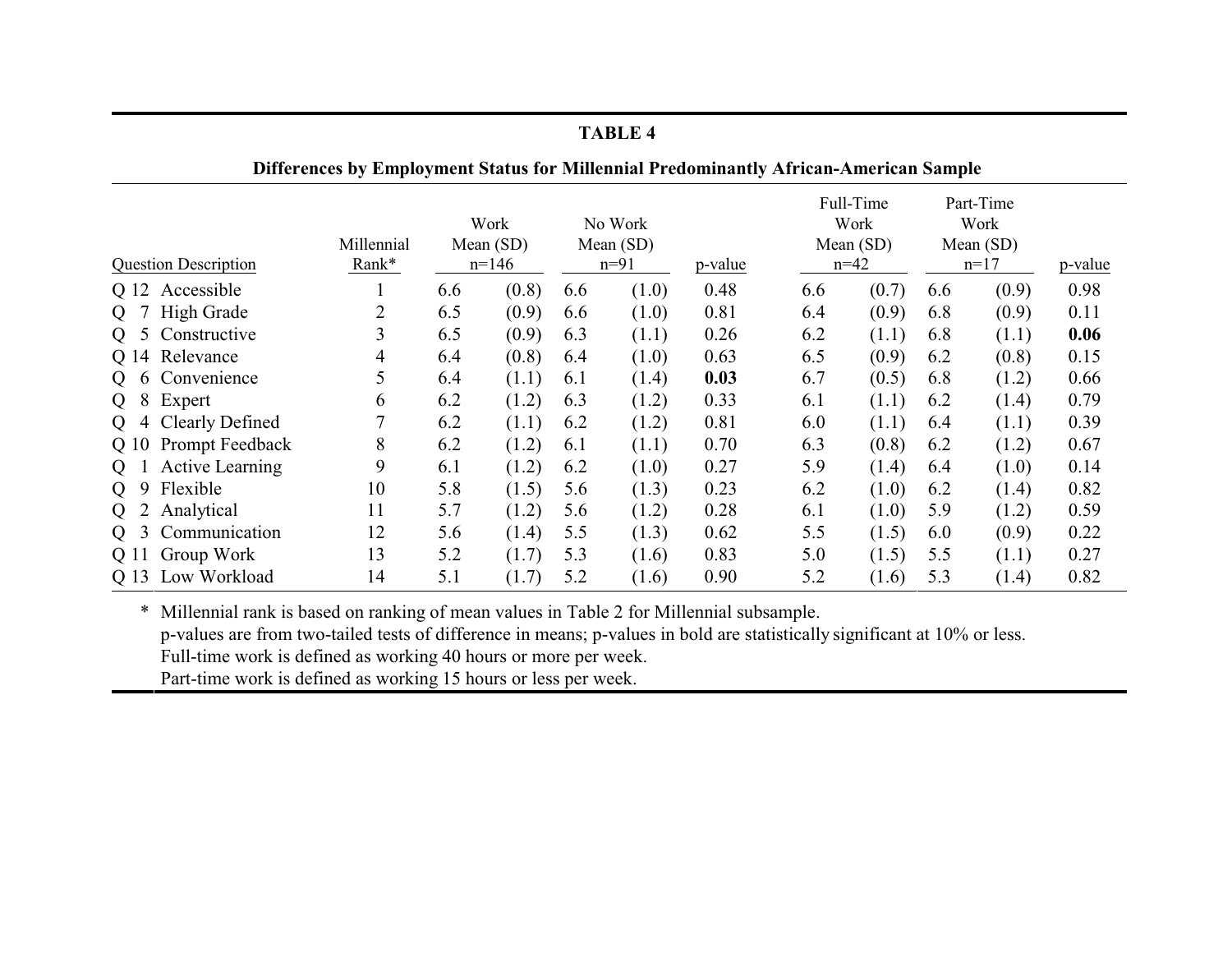difference is the convenience of time and location of the class section (mean score of Q6 is 6.4 and 6.1 in working students and non-working students, respectively, significantly different at the 5% level). This result is expected, since full-time working students have less flexibility and are under pressure to find class sections that fit with their work schedules.

A comparison of students who work full time (40 hours or more per week;  $N=42$ ) to those who work part-time (15 hours or less per week;  $N=17$ ), indicate that part-time workers value constructive feedback from the instructor significantly more than students who work full-time (mean score of Q5 is 6.8 and 6.2 in part-time and full-time working students, respectively, significantly different at the 5% level). There are no other significant differences.

### **Further Analysis**

The above univariate analyses in the subgroups of the Millennial sample do not provide a full picture of the class preferences within the examined subgroups. To address interaction among the student characteristics, we also perform a multivariate analysis through a regression of the form:

 $Q = a + b<sub>1</sub>$  *Gender* +  $b<sub>2</sub>$  *Accounting Major* +  $b<sub>3</sub>$  *First-generation* +  $b<sub>4</sub>$  *Work* +  $\varepsilon$ 

Where  $Q =$  Ratings of a particular question in the survey, Gender  $= 1$  if the student is a male, and 0 otherwise, Accounting major  $= 1$  if the student is an accounting major, and 0 otherwise, First-generation  $= 1$  if the student is a first-generation student, and 0 otherwise, Work  $= 1$  if the student is employed, and 0 otherwise, and  $\varepsilon$  = error term.

We examine the questions related to skill development (Q2 and Q3) as well as those related to the factors that do not relate to skill development (Q7 and Q13) to determine which student characteristics are related to class preference differences.

The findings, in Table 5, indicate that gender and the study major of the student are the two characteristics that are related to skill development. Specifically, communication skills are valued by females more than males (Coefficient = -0.454, significant at the 5% level), whereas analytical skills are preferred by accounting majors (Coefficient = 0.329, significant at the 10% level). But at the same time, females prefer factors unrelated to skill development such as achieving a high grade (Coefficient = -0.358, significant at the 1% level), whereas accounting majors are less concerned with a low workload (Coefficient =  $-0.426$ , significant at the 10% level) or achieving a high grade (Coefficient =  $-0.221$ , significant at the 10% level).

Overall, we find that gender and study major contribute to differences in preferences in the Millennial sample. In the multivariate setting, neither the employment status of the student nor their family educational background, affects their preferences in terms of these particular four questions.

# **CONCLUSION**

In this study, we first explore the values of primarily African-American Millennial versus non-Millennial students on the same criteria examined in the Milliron (2008) study and compare their preferences to the predominantly white student population in her study. We find that the predominantly African-American student sample favor a slightly different set of criteria than the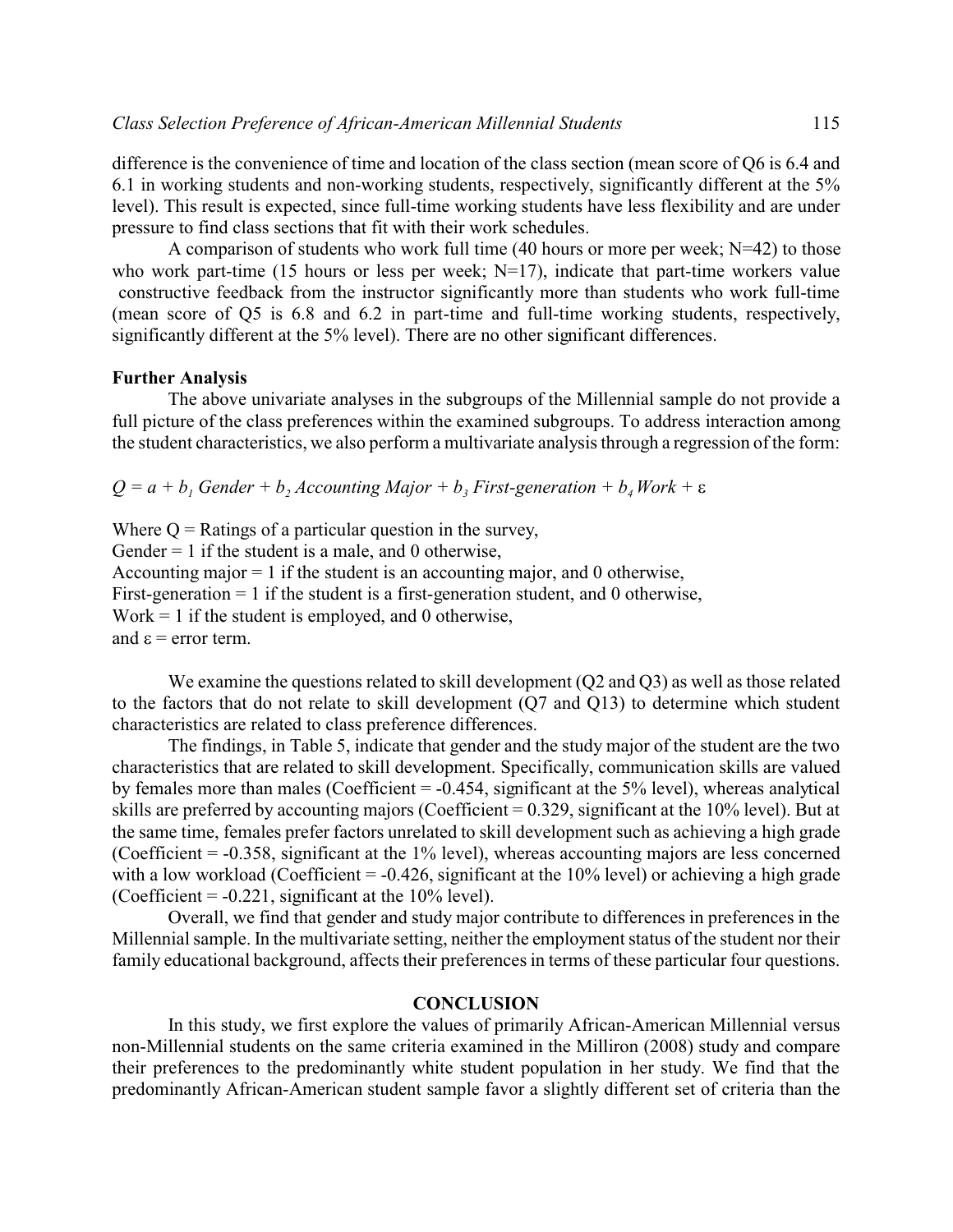# **Results of Regressions on Characteristics of Students in the Millennial Sample**  $(n=235)$

|                                                                                                                                          |          | Q2: Analytical |        |  | Q3: Communication |                   |      |  |  |  |  |
|------------------------------------------------------------------------------------------------------------------------------------------|----------|----------------|--------|--|-------------------|-------------------|------|--|--|--|--|
| Variable                                                                                                                                 | Coeff.   | p-value        |        |  | Coeff.            | <u>p-value</u>    |      |  |  |  |  |
| Intercept                                                                                                                                | 5.609    | 0.000          | ***    |  | 5.888             | 0.000             | ***  |  |  |  |  |
| Gender                                                                                                                                   | $-0.147$ | 0.364          |        |  | $-0.454$          | 0.013             | $**$ |  |  |  |  |
| <b>Accounting Major</b>                                                                                                                  | 0.329    | 0.063          | $\ast$ |  | $-0.164$          | 0.408             |      |  |  |  |  |
| First-generation                                                                                                                         | $-0.114$ | 0.484          |        |  | $-0.202$          | 0.268             |      |  |  |  |  |
| Work                                                                                                                                     | 0.160    | 0.330          |        |  | 0.094             | 0.608             |      |  |  |  |  |
|                                                                                                                                          |          |                |        |  |                   |                   |      |  |  |  |  |
|                                                                                                                                          |          | Q7: High Grade |        |  |                   | Q13: Low Workload |      |  |  |  |  |
| Variable                                                                                                                                 | Coeff.   | p-value        |        |  | Coeff.            | p-value           |      |  |  |  |  |
| Intercept                                                                                                                                | 6.784    | 0.000          | ***    |  | 5.377             | 0.000             | ***  |  |  |  |  |
| Gender                                                                                                                                   | $-0.358$ | 0.004          | ***    |  | $-0.068$          | 0.753             |      |  |  |  |  |
| <b>Accounting Major</b>                                                                                                                  | $-0.221$ | 0.098          | $\ast$ |  | $-0.426$          | 0.070             | *    |  |  |  |  |
| First-generation                                                                                                                         | 0.112    | 0.360          |        |  | $-0.146$          | 0.496             |      |  |  |  |  |
| Work                                                                                                                                     | $-0.060$ | 0.630          |        |  | $-0.008$          | 0.969             |      |  |  |  |  |
| ***, **, and * refers to 1%, 5%, and 10% significance, respectively                                                                      |          |                |        |  |                   |                   |      |  |  |  |  |
| The variables are defined as follows:                                                                                                    |          |                |        |  |                   |                   |      |  |  |  |  |
| Gender = 1 if male, 0 otherwise;                                                                                                         |          |                |        |  |                   |                   |      |  |  |  |  |
|                                                                                                                                          |          |                |        |  |                   |                   |      |  |  |  |  |
| Accounting major $= 1$ if student is an accounting major, 0 otherwise;<br>First-generation = 1 if first-generation student, 0 otherwise; |          |                |        |  |                   |                   |      |  |  |  |  |

Work  $= 1$  if student works, 0 otherwise.

predominantly white students in the Milliron (2008) study; the difference comes from the sample in this study's preference towards achieving a high grade over having clearly defined assessment and requirements. Furthermore, as in the previous study, Millennial students value high grades more than their non-Millennial counterparts and more than skill development in the form of analytical and communication skills. However, in contrast to the previous study, African-American Millennial students value skill development more than their non-Millennial counterparts and more than having a low out-of-class workload.

The findings in this study indicate that overall, as in Milliron (2008), the Millennial students' values are not completely aligned with global market reality. There is some evidence that the predominantly African-American sample is more concerned with skill development than their non-Millennial counterparts. However, given that African-American students place more importance on class outcomes than skill development criteria, it is possible that they are not putting forward their best effort in the skill development area. As such, their course grade may not be fully reflective of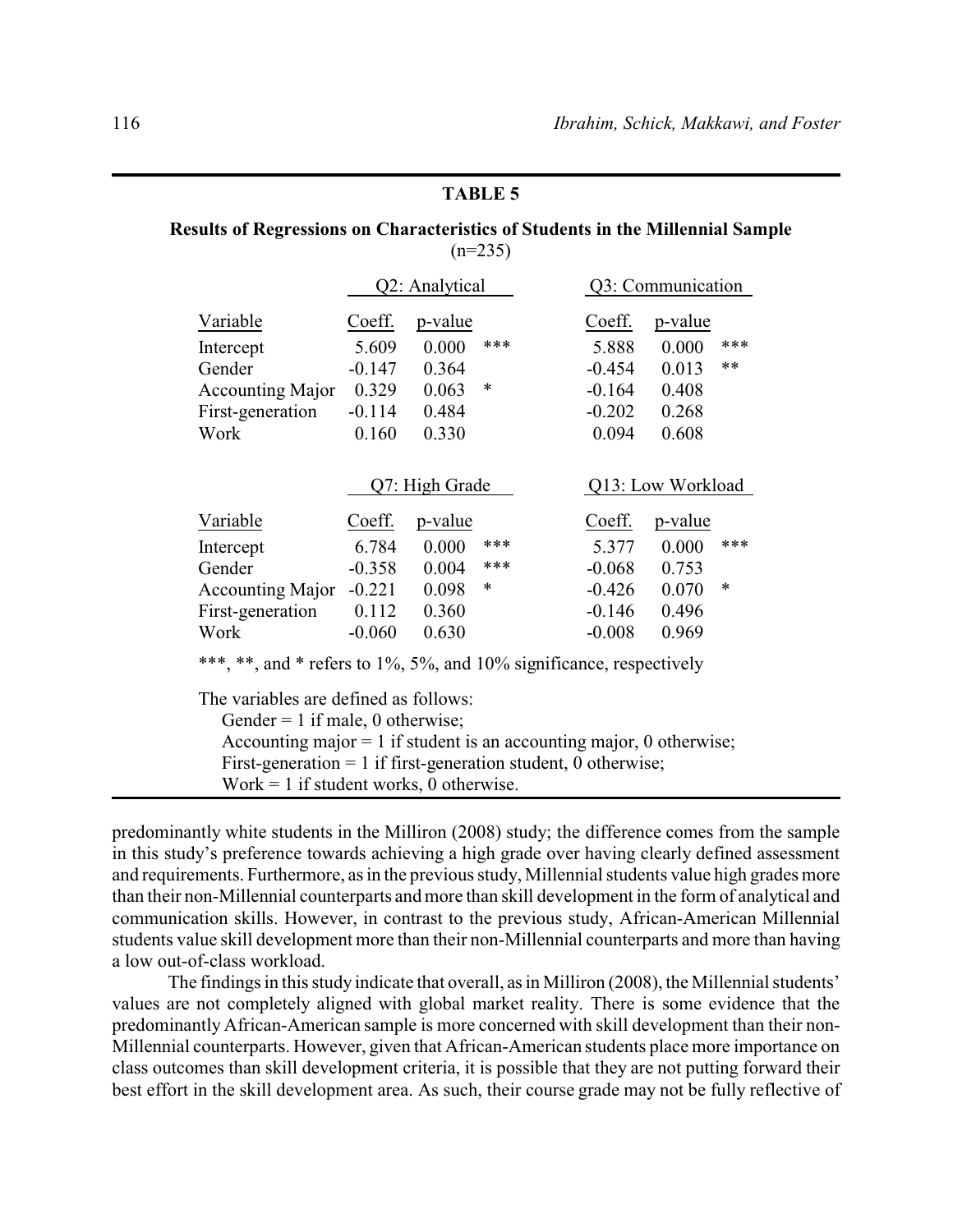their skills and potential. Upon graduation, this may negatively affect how they are perceived as being ready for workforce requirements and career success. Therefore, academicians, both teachers and curriculum setters, should highlight the benefits of analytical and communication skills in the workplace to their students. This can be achieved through inviting guest speakers from the profession or alumni of the university to discuss the skills needed for entry-level employees and those needed for future career development. Furthermore, attention should be paid to consistency in assessment and assignments across all offered sections of the same course.

But all African-American Millennial students do not share the same preferences; therefore, some may fare better than others when entering the workforce. Specifically, females value communication skills more than males. Furthermore, students who select an accounting studymajor prefer to learn analytical and computational skills but not communication skills more than nonaccounting study majors. This last result is in line with research that demonstrates that accounting students do not perceive oral communication skills as important in the accounting profession (Ameen et al., 2010). Results in other subsections of the sample also provide different insights. The results of family educational background suggest that first-generation students may be unfamiliar with the college experience and seek help and guidance from expert instructors.

Therefore, caution should be taken in labeling all non-Millennial students as facing 'crushing realities' when entering the workplace (Milliron, 2008). Furthermore, academicians should be aware of the differences in preferences between subgroups of the Millennial population. For example, they should emphasize skill development to students who do not major in quantitative subjects, such as accounting.

As with all research, this study has limitations. First, similar to Milliron's sample, the percentage of non-Millennial students in our study is small (12 percent). This suggests caution in accepting the results comparing Millennial and non-Millennial students. Furthermore, the studywas conducted in early 2009, following the financial crash of 2008, which might hinder the generalizability of the results. However, we do not believe this to be a significant factor as students enrolled in the spring of 2009 would have been seeking admission into the university in early 2008.

Another limitation is the comparability between our study and the Milliron study. Our sample is from a predominantly African-American, urban mid-sized university; whereas the sample in the Milliron study is from a state university populated by mostly white, middle-class students. Therefore, differences between results in this study and that of Milliron (2008) could be due to not only race but socio-economic or other factors. A further limitation is the type of university in which both Milliron's and our study were conducted. Both universities are small to mid-sized, public universities. In order to reach out to students who may have different values, research needs to be extended to other types of universities. A final limitation is that the values of primarily American Millennial students are assessed. Perhaps future studies should separate the student sample by national origin. This would allow a determination to be made of the similarity or differences in values between American and foreign Millennial and non-Millennial students.

# **REFERENCES**

- Allen, C. L. 2004. Business Students' perception of the image of accounting. *Managerial Auditing Journal* (Vol. 19, No. 2) 235-258.
- Ameen, E., C. Jackson, and C. Malgwi. 2010. Student Perceptions of Oral Communication Requirements in the AccountingProfession. *Global Perspectives on Accounting Education* (Vol. 7) 31-49.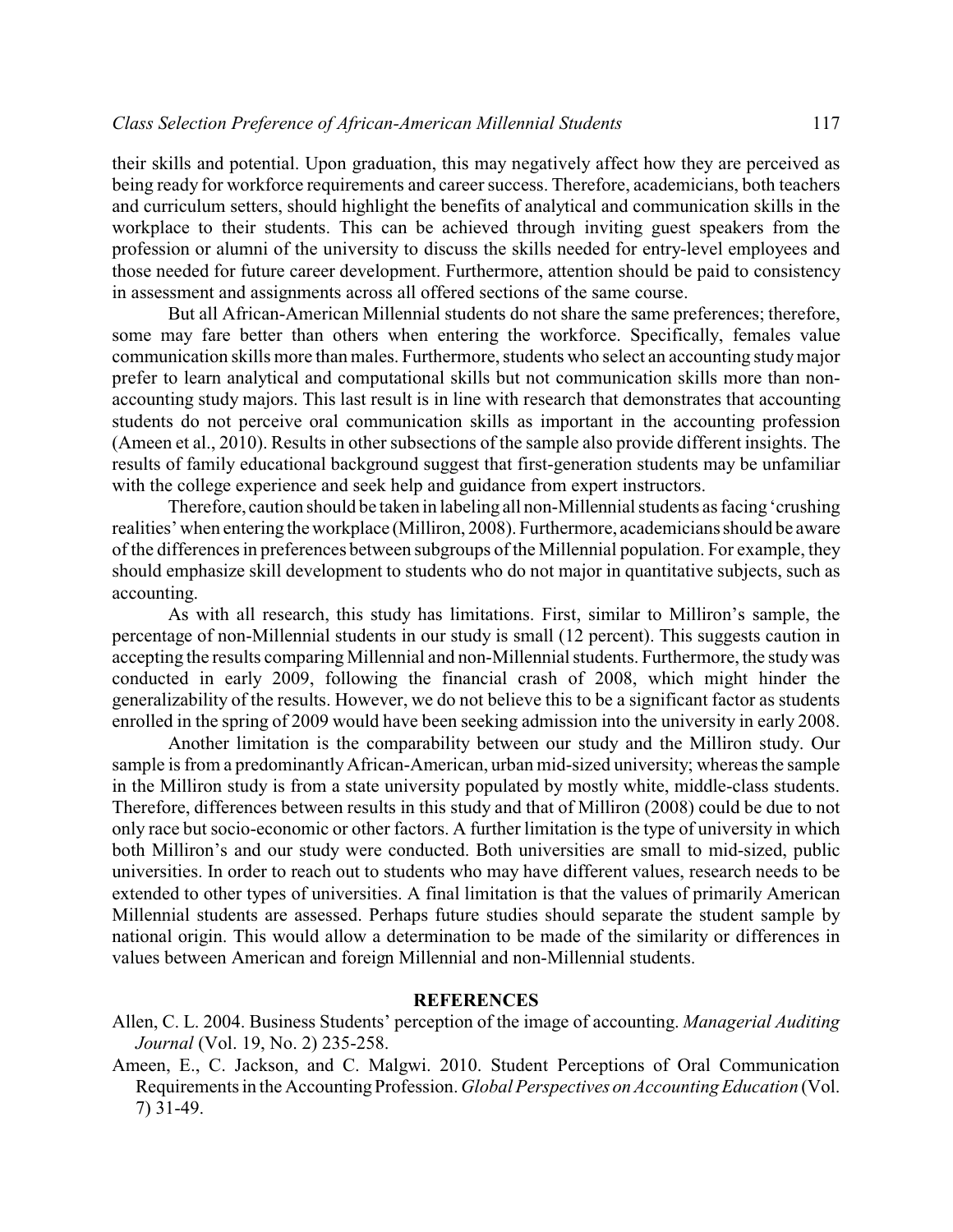- Bonner, F. 2010. *Academically Gifted African American Male College Students.* (Santa Barbara, CA: Praeger). Available at: [http://works.bepress.com/fred\\_bonner/9](http://works.bepress.com/fred_bonner/9).
- Brenner, O. C., and J. Tomkiewicz. 1982. Job Orientation of Black and White College Graduates in Business. *Personnel Psychology* (Vol. 35) 89-103.
- Broido, E. M. 2004. Understanding Diversity in Millennial Students. In *Serving The Millennial Generation*, edited by M. D. Coomes and R. DeBard. (San Francisco: Jossey-Bass).
- Brownstein, A. 2000. The Next Great Generation? *The Chronicle of Higher Education* (Vol. 47, No. 7) A71.
- Carpenter, V. L., S. F. Lipe, and M. G. Lipe. 1993. Evidence on the Performance of Accounting Students: Race, Gender and Expectations. *Issues in Accounting Education* (Vol. 8, No. 1) 1-17.
- Chen, X. 2005. *First Generation Students in Postsecondary Education: A Look at Their College Transcripts*. edited byU. S. D. O. Education. (Washington, D. C.: National Center For Education Statistics).
- Choy, S. 2001. *Students Whose Parents Did Not Go To College: Postsecondary Access, Persistence, and Attainment (NCES 2001-126)*. edited by U. S. D. O. Education. (Washington D.C.: National Center For Education Statistics).
- Clauss-Ehlers, C. S., and C. R. Wibrowski. 2007. Building Educational Resilience and Social Support: The Effects of the Educational Opportunity Fund Program Among First- and Second-Generation College Students. *Journal of College Student Development*(Vol. 48, No. 5) 574-584.
- Cohen, J., and D. M. Hanno. 1993. An Analysis of Underlying Constructs Affecting the Choice of Accounting as a Major. *Issues in Accounting Education* (Vol. 8, No. 2) 219-238.
- Coomes, M. D., and R. DeBard. 2004. Editor's Notes. In *New Directions For Student Services*. edited by M. D. Coomes and R. DeBard. (San Francisco: Jossey-Bass).
- Curtis, S., and J. Williams. 2002. The Reluctant Workforce: Undergraduates' Part-Time Employment. *Education and Training* (Vol. 44, No. 1) 5-10.
- DeBard, R. 2004. Millennials Coming to College. In *Serving The Millennial Generation*, edited by M. D. Coomes and R. DeBard. (San Francisco: Jossey-Bass).
- Furr, S. R., and T. W. Elling. 2000. The Influence of Work on College Student Development. *NASPA Journal* (Vol. 37, No. 2) 454-470.
- Giacomino, D. E., and M. D. Akers. 1998. An Examination of the Differences Between Personal Values and Value Types of Female and Male Accounting and Nonaccounting Majors. *Issues in Accounting Education* (Vol. 13, No. 3) 565-584.
- Hawkins, C. A., M. L. Smith, R.C. Hawkins, and D. Grant. 2005. The Relationships Among Hours Employed, Perceived Work Interference, and Grades as Reported ByUndergraduate SocialWork Students. *Journal of Social Work Education* (Vol. 41, No. 1) 13-27.
- Hermanson, D. R., R. H. Hermanson, and S. H. Ivancevich. 1995. Are America's Top Business Students Steering Clear of Accounting? *Ohio CPA Journal* (Vol. 54, No. 2) 26-30.
- Holloway, J. 2001. Part-Time Work and Student Achievement. *Educational Leadership* (Vol. 58, No. 7) 83-84.
- Holsendolph, E. 2006. Grappling With the Gender Disparity Issue. *Diverse Issues In Higher Education* (Vol. 23, No. 8) 12.
- Horn, L., and A. M. Nunez. 2000. *Mapping the Road to College: First-Generation Students' Math Track, Planning Strategies, and Context of Support (NCES 2000-153)*, edited by U. S. D. O. Education. (Washington D. C.: National Center For Educational Statistics).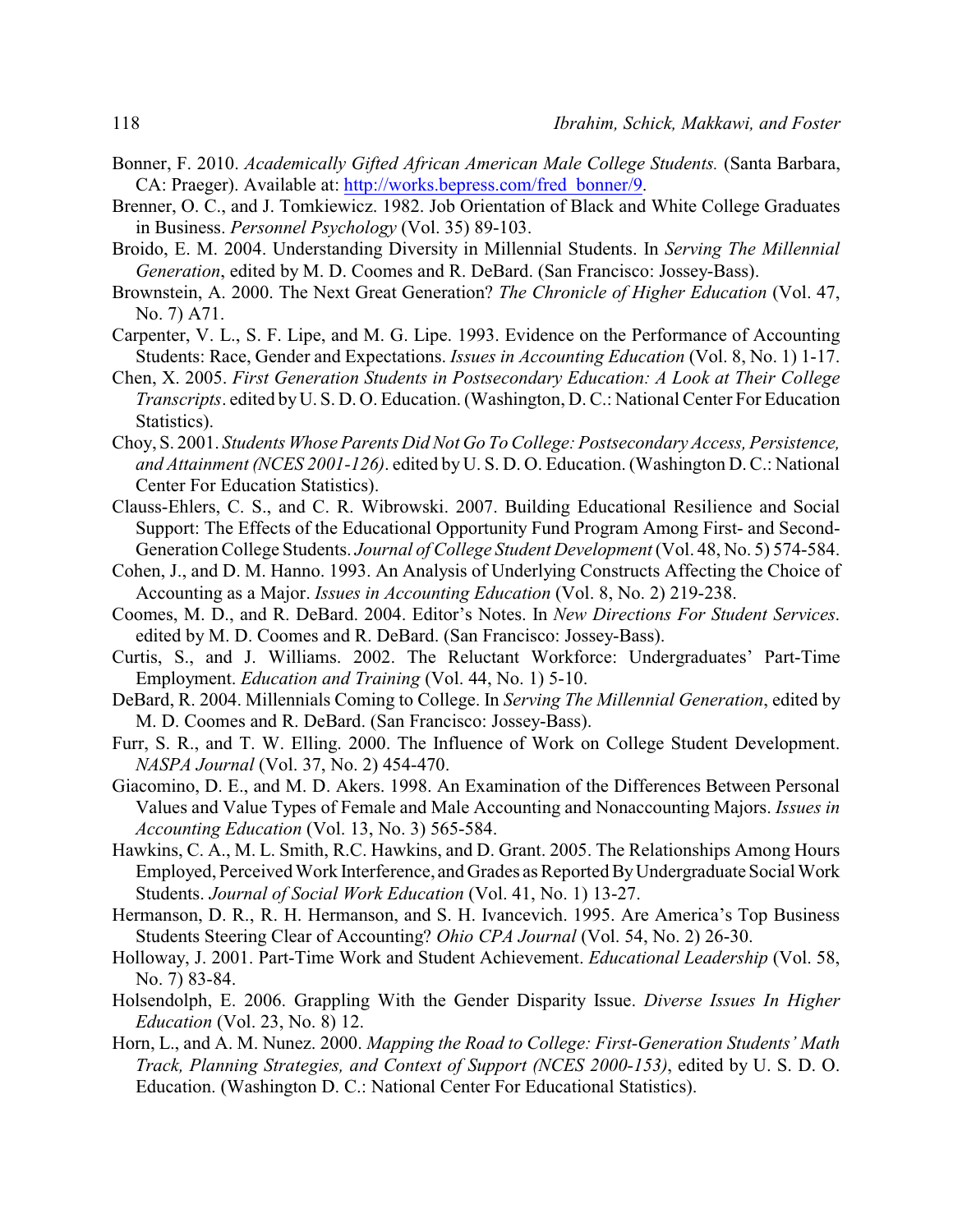- Howe, N., and W. Strauss. 2000. *Millennials Rising: The Next Great Generation*. (New York: Vintage Books).
- Hughes, M., and D. H. Demo. 1989. Self-Perceptions of Black Americans: Self-Esteem and Personal Efficacy. *The American Journal of Sociology* (Vol. 95) 132-159.
- Humphrey, R. 2006. Pulling Structured Inequality Into Higher Education: The Impact of Part-Time Working on English University Students. *Higher Education Quarterly* (Vol. 60, No. 3) 270-286.
- Ishitani, T. T. 2006. Studying Attrition and Degree Completion Behavior Among First-Generation College Students in the United States. *The Journal of Higher education* (Vol. 77, No. 5) 861-885.
- James, K. L., and C. Hill. 2009. Race and the Development of Career Interest in Accounting. Journal of Accounting Education, (Vol. 27, No. 4) 210-222.
- Kleinfeld, J. 1999. Student Performance: Males Versus Females. *Public Interest* (Vol. 134, Winter) 3-20.
- Littrell, R. F., and S. M. Nkomo. 2005. Gender and Race Differences in Leader Behaviour Preferences in South Africa. *Gender in Management*, (Vol. 20, No. 7) 562-580.
- Malgwi, C. A. 2006. Discerning Accounting and Non-Accounting Students' Perceptions in the First Course in Accounting as a Proxy for Separate Course Delivery. *Global Perspectives on Accounting Education* (Vol. 3) 67-91.
- McCarron, G. P., and K. K. Inkelas. 2006. The Gap Between Educational Aspirations and Attainment for First-Generation College Students and the Role of Parental Involvement. *Journal of College Student Development* (Vol. 47, No. 5) 534-549.
- Milliron, V. C. 2008. Exploring Millennial Student Values and Societal Trends: AccountingCourse Selection Preferences. *Issues In Accounting Education* (Vol. 23, No. 3) 405-419.
- Myers, K. K., and K. Sadaghiani. 2010. Millennials in the Workplace: A Communication Perspective on Millennials' Organizational Relationships and Performance. *Journal of Business Psychology* (Vol. 25) 225–238.
- Ng, E. S., L. Schweitzer, and S. T. Lyons. 2010. New Generation, Great Expectations: A Field Study of the Millennial Generation. *Journal of Business Psychology* (Vol. 25) 281-292.
- Partridge, H., and G. Hallam. 2006. Educating the Millennial Generation for Evidence Based Information Practice. *Library Hi Tech* (Vol. 24, No. 3) 400-419.
- Pascarella, E. T., C. T. Pierson, G. C. Wolniak, and P. T. Terenzini. 2004. First Generation College Students: Additional Evidence on College Experiences and Outcomes. *The Journal of Higher Education* (Vol. 75, No. 3) 249-284.
- Peter, K., and L. Horn. 2005. *Gender DifferencesinParticipation and Completion of Undergraduate Education and How They Have Changed Over Time (NCES-169)*, edited by U. S. D. O. Education. (Washington D.C.: National Center For Education Statistics, U.S. Government Printing Office).
- Planty, M., W. Hussar, T. Snyder, S. Provasnik, G. Kena, R. Dinkes, A. Kewal Ramani, and J. Kemp. 2008. Indicator 43: Employment of College Students. In *The Condition Of Education 2008 (NCES 2008-031)*, edited by U. S. D. O. Education. (Washington, DC: National Center for Education Statistics, Institute of Education Sciences).
- Pritchard, R. E., G. C. Potter, and M. S. Saccucci. 2004. The Selection of a Business Major: Elements Influencing Student Choice and Implications for Outcomes Assessment. *Journal of Education for Business* (Vol. 79, No. 3) 152-156.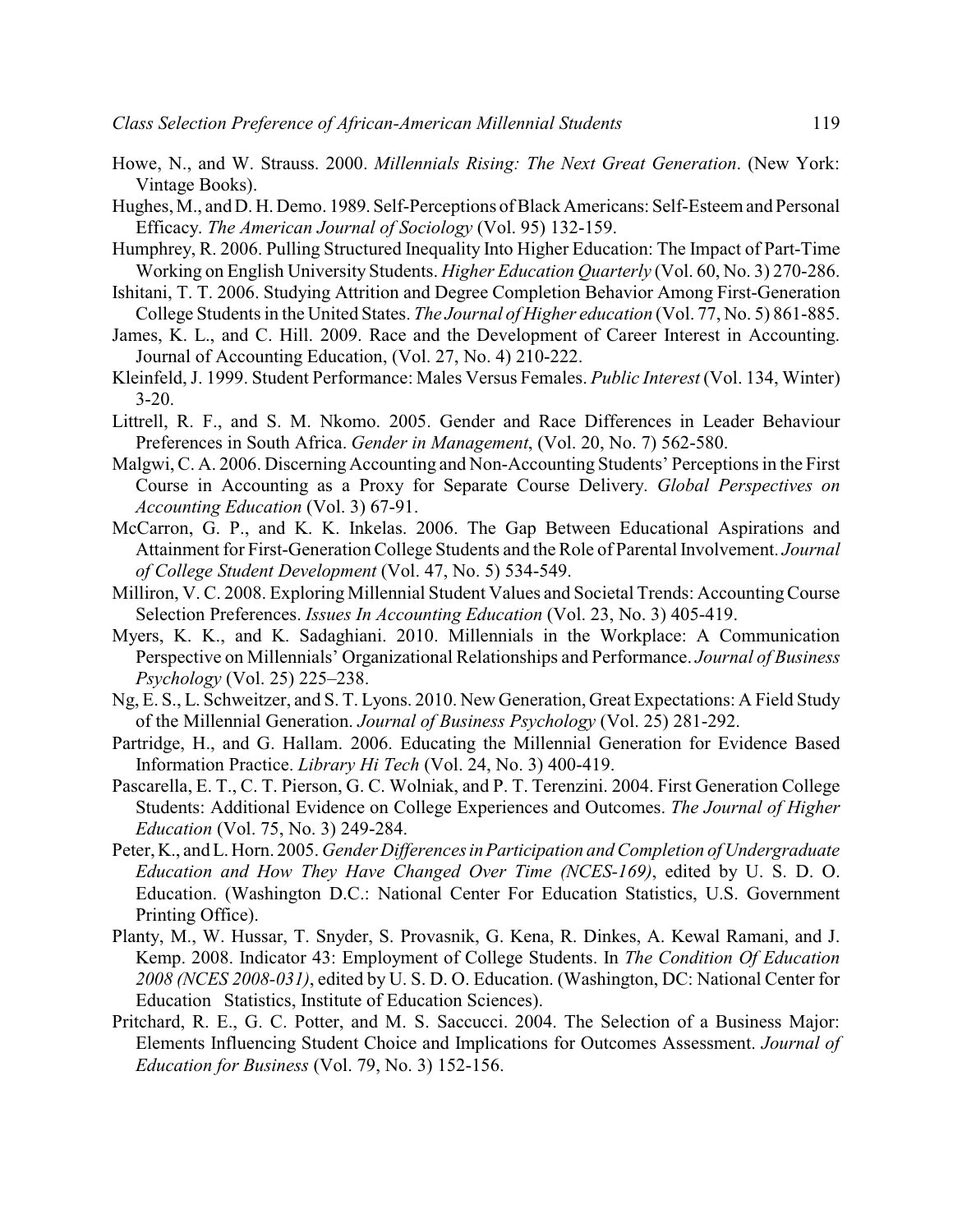- Ramos-Sanchez, L., and L. Nichols. 2007. Self-Efficacy of First-Generation and Non-First Generation College Students: The Relationship With Academic Performance and College. *Journal of College Counseling* (Vol. 10, No. 1) 6-18.
- Stern, D., and Y. F. Nakata. 1991. Paid Employment Among U.S. College Students. *Journal of Higher Education* (Vol. 62, No. 1) 25-42.
- Strange, C. C. 2004. Constructions of Student Development Across the Generations. In *Serving the Millennial Generation*, edited by M. D. Coomes and R. DeBard. (San Francisco: Jossey-Bass).
- Tan, L. M., and F. Laswad. 2006. Students' Beliefs, Attitudes and Intentions To Major In Accounting. *Accounting Education and International Journal*, (Vol. 15, No. 2) 167-187.
- Warren, J. R. 2002. Reconsidering the Relationship Between Student Employment and Academic Outcomes. *Youth and Society* (Vol. 33, No. 3) 366-393.
- Watts, C., and A. Pickering. 2000. Pay As You Learn: Student Employment and Academic Progress. *Education and Training* (Vol. 42, Nos. 2/3) 129-134.
- Wech, B. A., W. Martin, D. S. Martin, and A. R. Dolowitz. 2009. A Comparison of Attitudes Toward Business Training Between African American and Caucasian Female Small Business Owners. *Journal of Business and Entrepreneurship*, (Vol. 21, No. 2) 21-37.
- Wilson, M. E. 2004. Teaching, Learning, and Millennial Students. In *Serving the Millennial Generation*, edited by M. D. Coomes and R. DeBard. San Francisco: Jossey-Bass.

#### **APPENDIX**

The questionnaire is adapted from Valerie C. Milliron's (2008) study "Exploring millennial student values and societal trends: Accounting course selection preferences"

# **QUESTIONNAIRE FOR STUDY ON CLASS SELECTION OF BUSINESS SCHOOL STUDENTS**

On a scale of 1 to 7 (with 1 as "not at all important" and 7 as "extremely important"), please rate the importance of each of the following in terms of your decision to select this specific class section of the current class:

- Q1: Active learning environment with lively and engaging class sessions
- Q2: Assignments which emphasize development of analytical and computational skills
- Q3: Assignments which emphasize development of communication skills
- Q4: Clearly defined assignment and testing requirements
- Q5: Constructive feedback by instructor
- Q6: Convenience of the class time or location
- Q7: Expectation of achieving a high grade
- Q8: Expert instructor
- Q9: Flexible course design allowing choice in course components
- Q10: Frequent and prompt feedback
- Q11: Group work and opportunity to network with other students
- Q12: Instructor who is accessible and helpful
- Q13: Low out-of-class workload
- Q14: Relevance of course curriculum to life skills and/or career goals